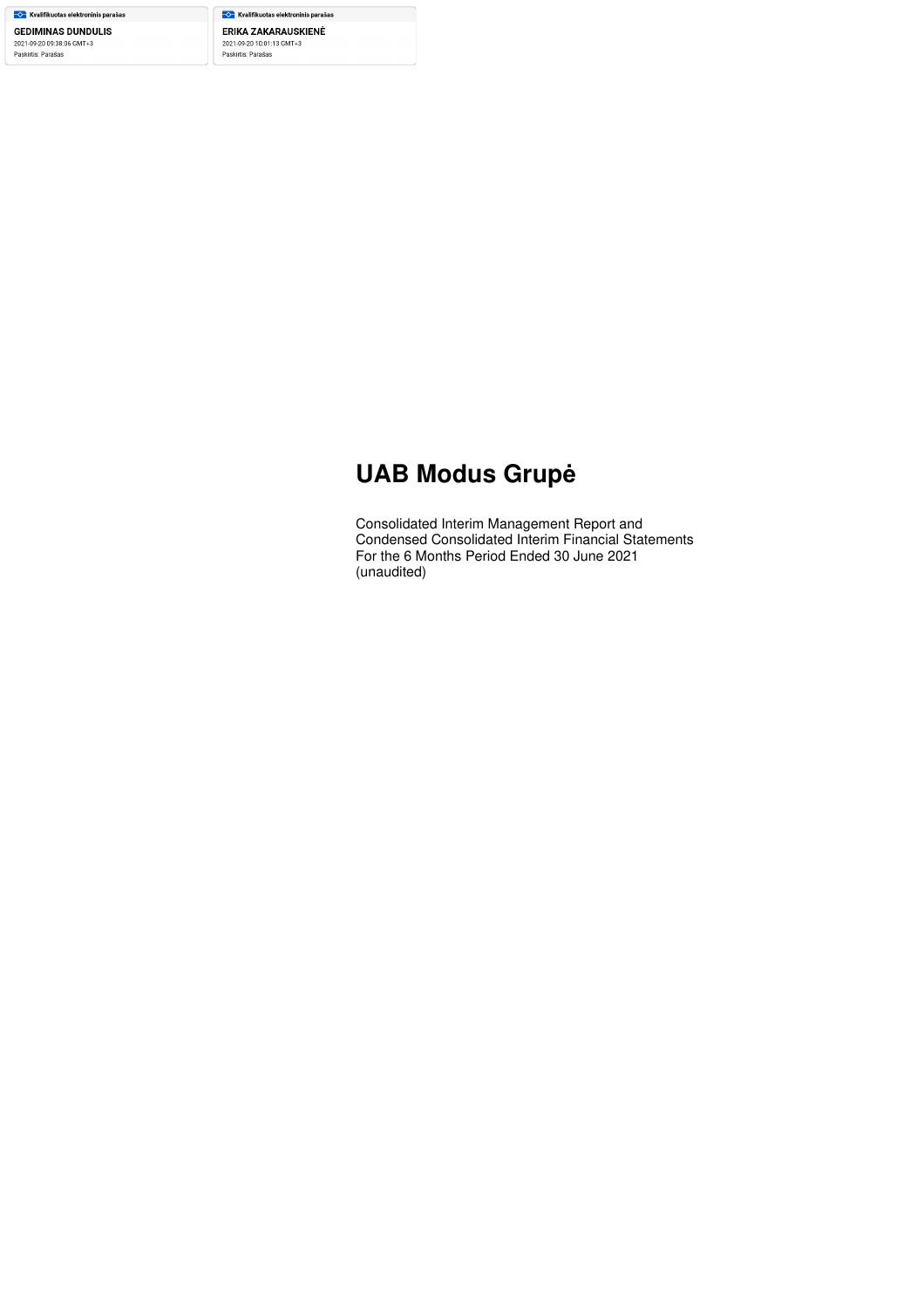# **Contents**

|                                                                                      | Page      |
|--------------------------------------------------------------------------------------|-----------|
| Consolidated interim management report                                               | $2 - 11$  |
| Condensed consolidated interim financial statements:                                 |           |
| Condensed consolidated statement of financial position                               | $12 - 13$ |
| Condensed consolidated statement of profit or loss and other comprehensive<br>income | 14        |
| Condensed consolidated statement of changes in equity                                | 15        |
| Condensed consolidated statement of cash flows                                       | $16 - 17$ |
| Explanatory notes to the condensed consolidated interim financial statements         | $18 - 31$ |
| Confirmation of the responsible persons                                              | 32        |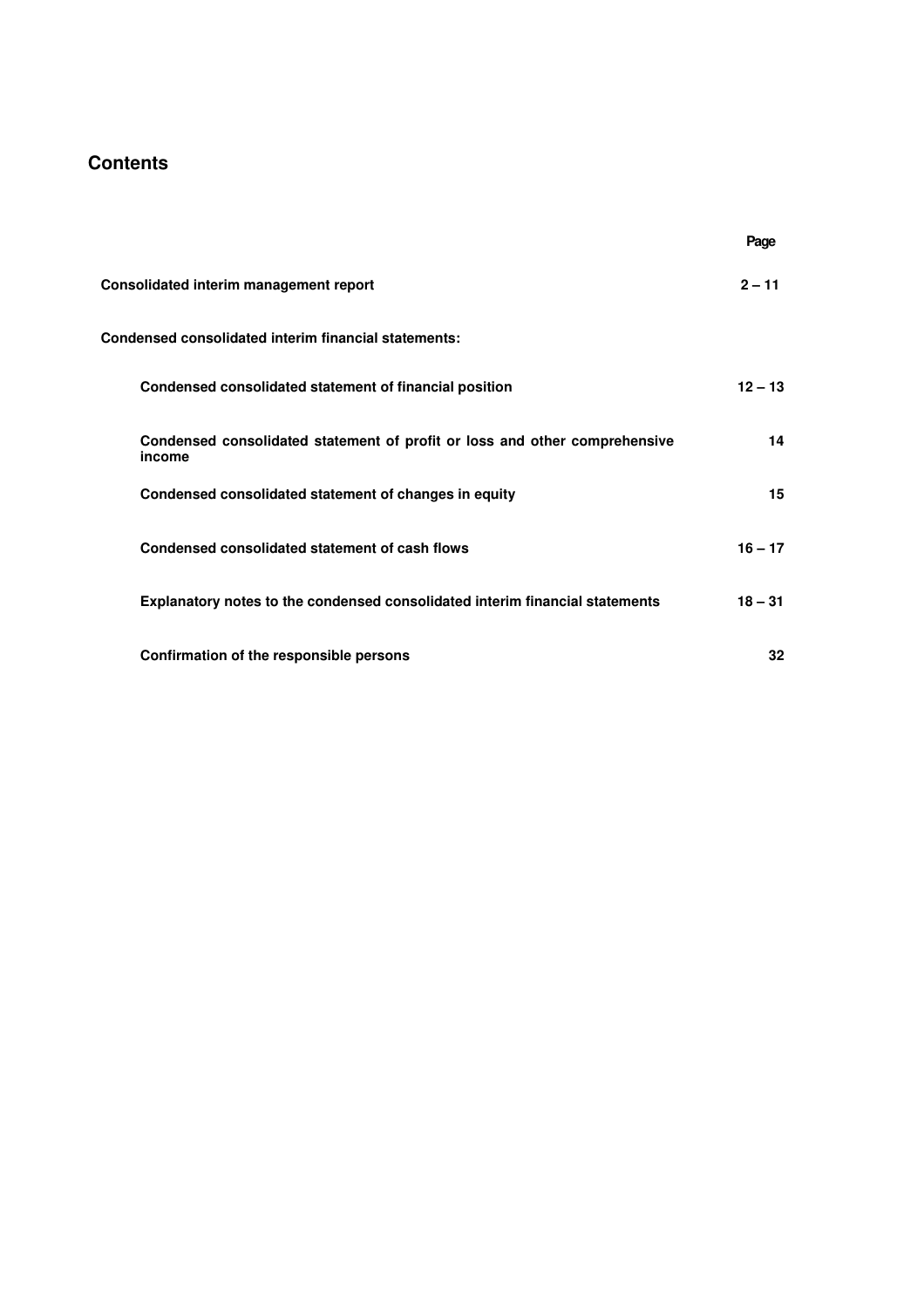# **Consolidated interim management report**

#### **General information about the Group:**

| <b>Name</b>                                                      | <b>UAB Modus Grupė</b>                                                                                                             |
|------------------------------------------------------------------|------------------------------------------------------------------------------------------------------------------------------------|
| Legal form                                                       | Limited liability company                                                                                                          |
| Code                                                             | 302719143                                                                                                                          |
| VAT payer's code                                                 | LT100007287918                                                                                                                     |
| Authorised capital                                               | Authorised capital of EUR 22,939,783 is divided into 79,102,700<br>ordinary registered shares with the par value of 0.29 EUR each. |
| Shareholder (100%)                                               | MG NL Holding B.V. (Company code 58978976, address: Fred.<br>Roeskestraat 115, 1076 EE, Amsterdam, the Netherlands)                |
| Registered address:                                              | Ozo St. 10A, LT-08200 Vilnius                                                                                                      |
| Telephone                                                        | +370 5 235 6080                                                                                                                    |
| Fax                                                              | +370 5 235 6089                                                                                                                    |
| E-mail                                                           | info@modus.group                                                                                                                   |
| Website                                                          | www.modus.group                                                                                                                    |
| Date and place of registration                                   | 30 January 2012, Vilnius branch of the State Enterprise Centre of<br>Registers                                                     |
| Register where the data about the<br>Company is filed and stored | Register of Legal Entities                                                                                                         |
| Type of main activities                                          | Consulting management activities                                                                                                   |

### **I. Objective overview of the position, activity and development of the group of companies, characterisation of the main types of risks and uncertainties faced by the Company**

### Priority activity fields of the group of companies

The Group consists of the Company and its 8 subsidiaries (31 December 2020 – 8), 40 secondary subsidiaries (31 December 2020 – 41), and 1 associated company (31 December 2020 – 1).

Modus Group is an international Group of companies operating mainly in the spheres of renewable energy, mobility services, smart parking solutions and car sales. The Group operates 14-car brand network of offices, among them - the Porsche, Bentley, BMW, Fiat, Maserati, Aston Martin and etc.

In the first half of 2021, EBITDA of the Group amounted to 13,326 thousand EUR (in the first half of 2020: 62,289 thousand EUR) and has decreased by 78.61%. EBITDA consists of 12,848 thousand EUR (in the first half of 2020: 5,682 thousand EUR) from operating activites result and 478 thousand EUR (in the first half of 2020: 56,607 thousand  $EUR$ ) – from other transactions<sup>1</sup>.

#### Main risks faced by the Group

- Introduction of new taxes related to activities of the companies, or increase in effective tax rates.
- Lack of skilled labour force.
- Sudden inflation or general deterioration of the country's economic conditions, which might have an impact on the demand and price of cars.

<sup>1</sup>The common practice of a holding company is sale, acquisition and merger of companies and assets. The results of these operations are considered as other transactions.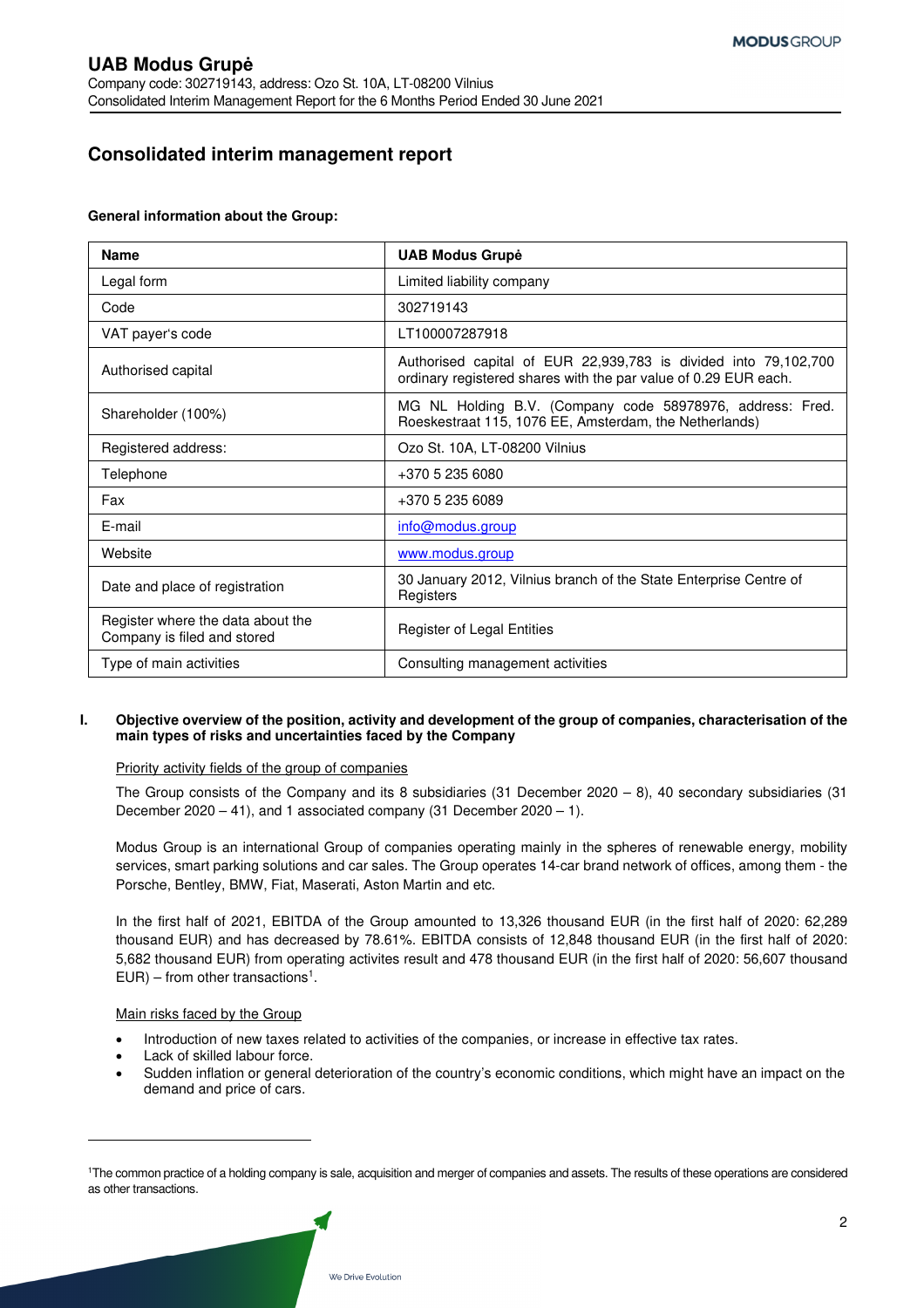#### **II. Analysis of the financial and non-financial operating results of the Group; information on environmental and personnel issues**

During the first half of 2021, consolidated sales revenue amounted to 254,739 thousand EUR and was higher by 40,34% than during the same period of 2020 (in the first half of 2020: 181,517 thousand EUR). During the first half of 2021, cost of sales amounted to 234,558 thousand EUR (in the first half of 2020: 169,360 thousand EUR), and gross profit amounted to 20,181 thousand EUR (in the first half of 2020: 12,157 thousand EUR).

Consolidated profit before taxation amounted to 10,901 thousand EUR in the first half of 2021 and was significantly lower than in the previous reporting period when profit before taxation was 49,232 thousand EUR. There was also a marked increase in consolidated net profit: in the first half of 2021 – 9,887 thousand EUR, in the first half of 2020 – 48,439 thousand EUR.

The Group's consolidated assets amounted to 330,005 thousand EUR as at 30 June 2021 (31 December 2020 – 346,067 thousand EUR).

The most significant events during the first half of 2021:

- Group has launched a new product MyBee. It offers a new way of having a personal car for long-term with flexibility and convenience.
- Group has started the electrification of Citybee fleet by signing a deal for 700 electric vehicles.
- The Group has opened Cupra and Aston Martin dealerships.

#### Ratios characterising the Group's activities

| Ratio                                              | $1st$ half of 2021 | $1st$ half of 2020 |
|----------------------------------------------------|--------------------|--------------------|
| Gross profitability = gross profit/sales           | 7.92%              | 6.70%              |
| Net profitability = net profit/sales               | 3.88%              | 26,69%             |
| Debt ratio = liabilities/total assets              | 0.59               | 0.59               |
| Asset turnover = sales/total assets                | 0.77               | 0.58               |
| Current ratio = current assets/current liabilities | 1.36               | 1.13               |

#### **Employees**

In the first half of 2021, the average number of employees at the Group was 501 (in the first half of 2020 – 498 employees).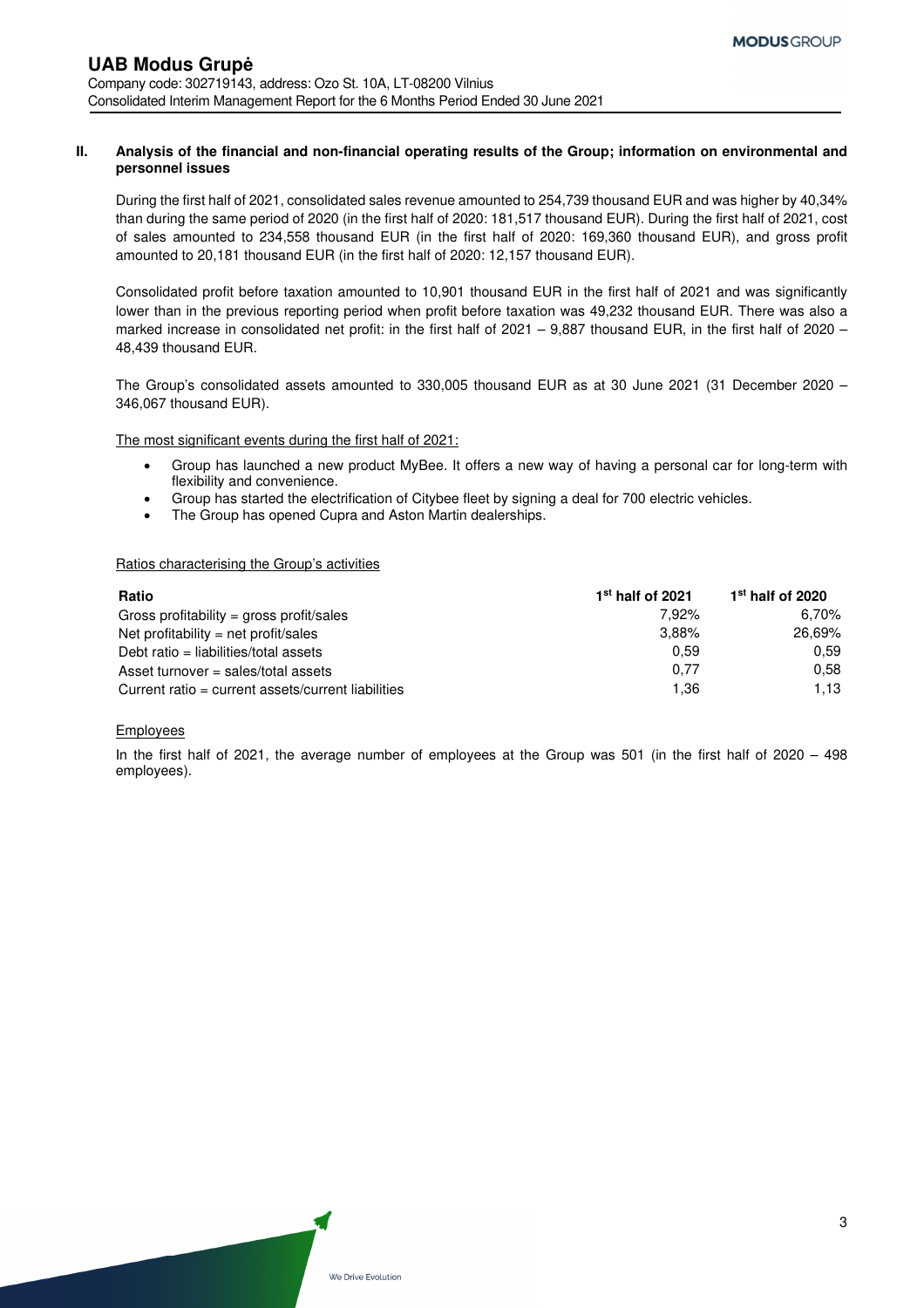Company code: 302719143, address: Ozo St. 10A, LT-08200 Vilnius Consolidated Interim Management Report for the 6 Months Period Ended 30 June 2021

### Information on the Head of the Company

Other managing positions held by the Director of UAB Modus Grupė Erika Zakarauskienė:

| Person                 | Legal<br>form | <b>Name</b>     | Code       | <b>Address</b>                     | <b>Position</b>           |
|------------------------|---------------|-----------------|------------|------------------------------------|---------------------------|
| Erika<br>Zakarauskienė | UAB           | Parkdema        | 304559196  | Ozo St. 10A, Vilnius,<br>Lithuania | Board member              |
| Erika<br>Zakarauskienė | UAB           | <b>Unimodus</b> | 126123769  | Ozo St. 10A, Vilnius,<br>Lithuania | Board member              |
| Erika<br>Zakarauskienė | UAB           | Modus Mobility  | 3024559196 | Ozo St. 10A, Vilnius,<br>Lithuania | Board member              |
| Erika<br>Zakarauskienė | <b>UAB</b>    | Modus grupė     | 302719143  | Ozo St. 10A, Vilnius,<br>Lithuania | Board member,<br>director |

Board members of UAB Modus Grupė:

| Person                       | Legal form | <b>Name</b> | <b>Position</b>         |
|------------------------------|------------|-------------|-------------------------|
| Ainė Martinkėnaitė-Martyniuk | UAB        | Modus Grupė | Chairwoman of the Board |
| Erika Zakarauskienė          | UAB        | Modus Grupė | Board member            |
| Oleg Martyniuk               | UAB        | Modus Grupė | Board member            |
| Ruslan Sklepovič             | UAB        | Modus Grupė | Board member            |

Other managing positions held by the Board Members of UAB Modus Grupė (excluding E. Zakarauskienė – provided in the table above):

| Person                                           | Legal<br>form | <b>Name</b>             | Code      | <b>Address</b>                                   | <b>Position</b>                             |
|--------------------------------------------------|---------------|-------------------------|-----------|--------------------------------------------------|---------------------------------------------|
| Ainė<br>Martinkėnaitė-<br>Martyniuk              | <b>UAB</b>    | Unimodus                | 126123769 | Ozo St. 10A, Vilnius, Lithuania                  | Board member                                |
| Ainė<br>Martinkėnaitė-<br>Martyniuk              | <b>UAB</b>    | Modus grupė             | 302719143 | Ozo St. 10A, Vilnius, Lithuania                  | Chairwoman of<br>the board.<br>Board member |
| Ainė<br>Martinkėnaitė-<br>Martyniuk              | <b>UAB</b>    | <b>Modus Mobility</b>   | 302784358 | Ozo St. 10A, Vilnius, Lithuania                  | Board member,<br>director                   |
| Ainė<br>Martinkėnaitė-<br>Martyniuk <sup>2</sup> | <b>UAB</b>    | <b>Mobio Solutions</b>  | 304837674 | Ozo St. 10A, Vilnius,<br>Lithuania               | <b>Director</b>                             |
| Oleg Martyniuk                                   | <b>UAB</b>    | Gepaga                  | 110666382 | Gamyklų g. 4, LT-68108<br>Marijampolė, Lithuania | Director                                    |
| Oleg Martyniuk                                   | <b>UAB</b>    | <b>BLF</b> holding      | 305656157 | Ozo St. 10A, Vilnius, Lithuania                  | Director                                    |
| Oleg Martyniuk                                   | <b>UAB</b>    | Autoimex                | 300662220 | Žalgirio g. 112A, LT-09300<br>Vilnius, Lithuania | Director                                    |
| Oleg Martyniuk                                   | <b>UAB</b>    | Inter Krasta<br>Luxury  | 305663917 | Ozo St. 10A, Vilnius, Lithuania                  | Director                                    |
| Oleg Martyniuk                                   | <b>UAB</b>    | Inter Krasta<br>Premium | 305663899 | Ozo St. 10A, Vilnius, Lithuania                  | Director                                    |

<sup>2</sup> **Highlighted** – main workplace.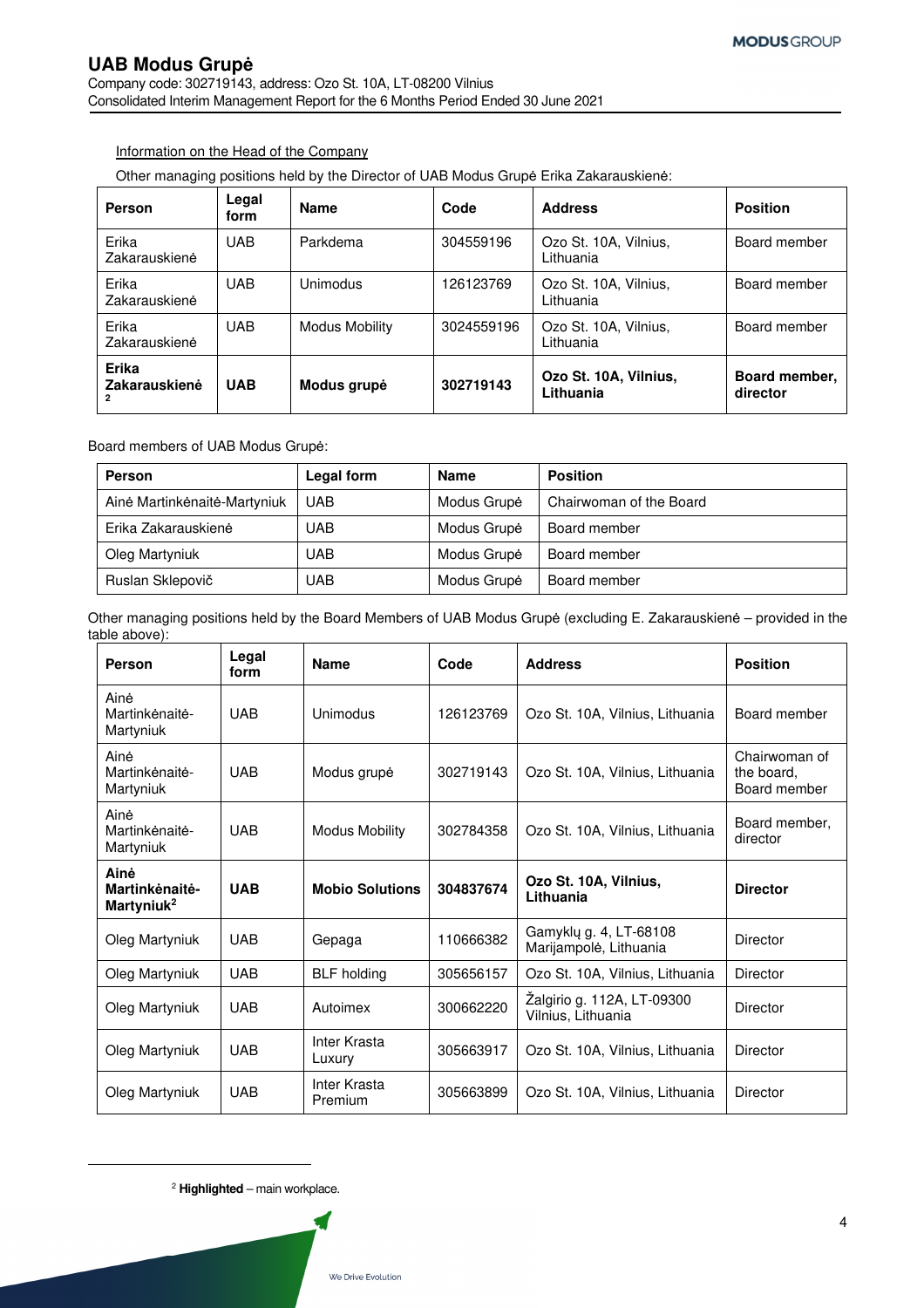Company code: 302719143, address: Ozo St. 10A, LT-08200 Vilnius Consolidated Interim Management Report for the 6 Months Period Ended 30 June 2021

| <b>Person</b>         | Legal<br>form | <b>Name</b>                        | Code      | <b>Address</b>                                | <b>Position</b>                                        |
|-----------------------|---------------|------------------------------------|-----------|-----------------------------------------------|--------------------------------------------------------|
| Oleg Martyniuk        | <b>UAB</b>    | <b>LM Auto</b>                     | 302784123 | Ozo St. 10A, Vilnius, Lithuania               | Board member                                           |
| <b>Oleg Martyniuk</b> | <b>UAB</b>    | <b>Inter Krasta</b>                | 302693905 | Ozo St. 10A, Vilnius, Lithuania               | <b>Director</b>                                        |
| Oleg Martyniuk        | <b>UAB</b>    | <b>Modus Mobility</b>              | 302784358 | Ozo St. 10A, Vilnius, Lithuania               | Board member                                           |
| Oleg Martyniuk        | <b>UAB</b>    | Modus Grupė                        | 302719143 | Ozo St. 10A, Vilnius, Lithuania               | Board member                                           |
| Oleg Martyniuk        | <b>UAB</b>    | Parkdema                           | 304559196 | Ozo St. 10A, Vilnius, Lithuania               | Board member                                           |
| Oleg Martyniuk        | <b>UAB</b>    | Viteksa                            | 302651710 | Ozo St. 10A, Vilnius, Lithuania               | <b>Director</b>                                        |
| Oleg Martyniuk        | <b>UAB</b>    | Tekupa                             | 302842676 | Ozo St. 10A, Vilnius, Lithuania               | Director,<br>shareholder                               |
| Oleg Martyniuk        | <b>UAB</b>    | Statybiniai<br>projektai           | 303090397 | A. Kojelavičiaus St. 3, Vilnius,<br>Lithuania | Director,<br>shareholder                               |
| Oleg Martyniuk        | <b>UAB</b>    | Pavilnių saulės<br>slenis 15       | 302791114 | Ozo St. 10A, Vilnius, Lithuania               | <b>Director</b>                                        |
| Oleg Martyniuk        | <b>UAB</b>    | Luxury<br>Automotive<br>Services 1 | 305703735 | Ozo St. 10A, Vilnius, Lithuania               | <b>Director</b>                                        |
| Oleg Martyniuk        | <b>UAB</b>    | Luxury<br>Automotive<br>Services 2 | 305704431 | Ozo St. 10A, Vilnius, Lithuania               | <b>Director</b>                                        |
| Oleg Martyniuk        | <b>UAB</b>    | Modus Asset<br>Management          | 302790959 | Ozo St. 10A, Vilnius, Lithuania               | Chairman of the<br>board, board<br>member              |
| Oleg Martyniuk        | <b>UAB</b>    | Unimodus                           | 126123769 | Ozo St. 10A, Vilnius, Lithuania               | Board member                                           |
| Ruslan Sklepovič      | AB            | Modus Energy                       | 302693613 | Ozo St. 10A, Vilnius, Lithuania               | Chairman of the<br>board, board<br>member,<br>director |
| Ruslan Sklepovič      | <b>UAB</b>    | Axton<br>Commodities               | 304917017 | Juozo Balčikonio St. 9, Vilnius,<br>Lithuania | Chairman of the<br>board, board<br>member              |
| Ruslan Sklepovič      | <b>UAB</b>    | Lepita                             | 302854931 | Ozo St. 10A, Vilnius, Lithuania               | Chairman of the<br>board, board<br>member,<br>director |
| Ruslan Sklepovič      | <b>UAB</b>    | Sigvilta                           | 302841574 | Ozo St. 10A, Vilnius, Lithuania               | Chairman of the<br>board, board<br>member,<br>director |

<sup>3</sup> **Highlighted** – main workplace.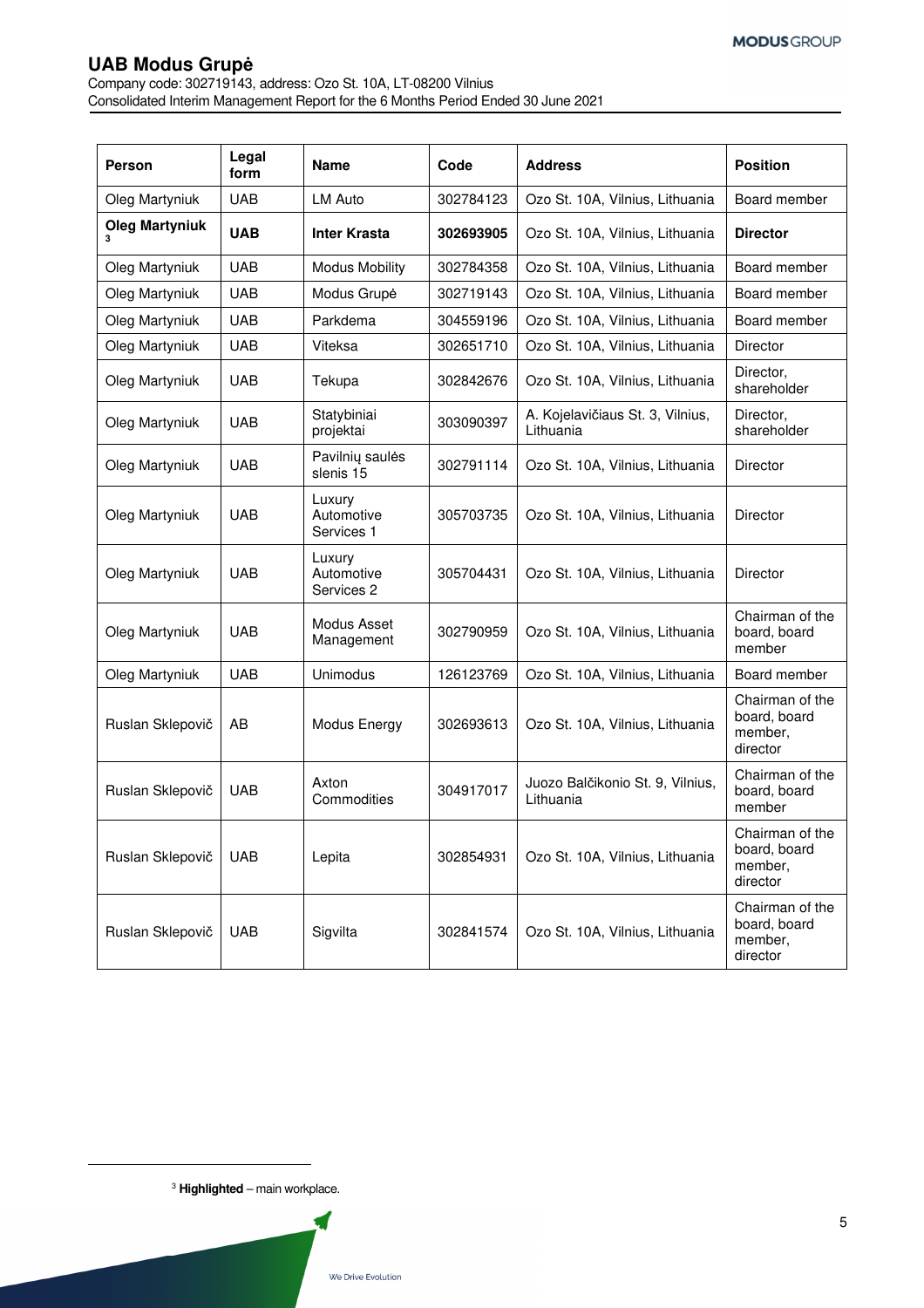Company code: 302719143, address: Ozo St. 10A, LT-08200 Vilnius Consolidated Interim Management Report for the 6 Months Period Ended 30 June 2021

| <b>Person</b>    | Legal<br>form | <b>Name</b>                      | Code      | <b>Address</b>                                         | <b>Position</b>                           |
|------------------|---------------|----------------------------------|-----------|--------------------------------------------------------|-------------------------------------------|
| Ruslan Sklepovič | <b>UAB</b>    | Menergija                        | 302850267 | Ozo St. 10A, Vilnius, Lithuania                        | Chairman of the<br>board, board<br>member |
| Ruslan Sklepovič | <b>UAB</b>    | Zenergija                        | 302850121 | Ozo St. 10A, Vilnius, Lithuania                        | Chairman of the<br>board, board<br>member |
| Ruslan Sklepovič | <b>UAB</b>    | Psenergija                       | 302850071 | Ozo St. 10A, Vilnius, Lithuania                        | Chairman of the<br>board, board<br>member |
| Ruslan Sklepovič | <b>UAB</b>    | Senergita                        | 302850317 | Ozo St. 10A, Vilnius, Lithuania                        | Chairman of the<br>board, board<br>member |
| Ruslan Sklepovič | <b>UAB</b>    | Jenergija                        | 302850299 | Ozo St. 10A, Vilnius, Lithuania                        | Chairman of the<br>board, board<br>member |
| Ruslan Sklepovič | <b>UAB</b>    | Nenergija                        | 302850064 | Ozo St. 10A, Vilnius, Lithuania                        | Chairman of the<br>board, board<br>member |
| Ruslan Sklepovič | <b>UAB</b>    | Venergija                        | 302850089 | Ozo St. 10A, Vilnius, Lithuania                        | Chairman of the<br>board, board<br>member |
| Ruslan Sklepovič | <b>UAB</b>    | Lenergija                        | 302850203 | Ozo St. 10A, Vilnius, Lithuania                        | Chairman of the<br>board, board<br>member |
| Ruslan Sklepovič | <b>UAB</b>    | Modus grupė                      | 302719143 | Ozo St. 10A, Vilnius, Lithuania                        | Board member                              |
| Ruslan Sklepovič | <b>UAB</b>    | Agapas                           | 304097697 | Mokyklos g. 2, Gotlybiškių k.,<br>Šakių r. sav.        | Director                                  |
| Ruslan Sklepovič | ŽŪB           | Ausieniškių                      | 302751326 | Ozo St. 10A, Vilnius, Lithuania                        | Director                                  |
| Ruslan Sklepovič | <b>UAB</b>    | Bonalėja                         | 303556891 | Želsvelės g. 1, Želsvos k.,<br>Marijampolės sav.       | <b>Director</b>                           |
| Ruslan Sklepovič | <b>UAB</b>    | Cenergija                        | 302850107 | Ozo St. 10A, Vilnius, Lithuania                        | <b>Director</b>                           |
| Ruslan Sklepovič | <b>UAB</b>    | Investiciniai turto<br>prijektai | 303502954 | Grinkiškio g. 24, Kairėnų k.,<br>Radviliškio r. sav.   | Director                                  |
| Ruslan Sklepovič | <b>UAB</b>    | Lifila                           | 304137558 | Žilionių k. 12, Radviliškio r.<br>sav.                 | Director                                  |
| Ruslan Sklepovič | <b>UAB</b>    | Green Genius<br>Lithuania        | 302841738 | Ozo St. 10A, Vilnius, Lithuania                        | Director                                  |
| Ruslan Sklepovič | <b>UAB</b>    | Ginana                           | 302872801 | Panevėžio g. 23-1, Smilgių<br>mstl., Panevėžio r. sav. | Director                                  |
| Ruslan Sklepovič | <b>UAB</b>    | Grūduva<br>biodujos              | 304097537 | Mokyklos g. 2, Gotlybiškiai,<br>LT-71372 Šakių r.      | Director                                  |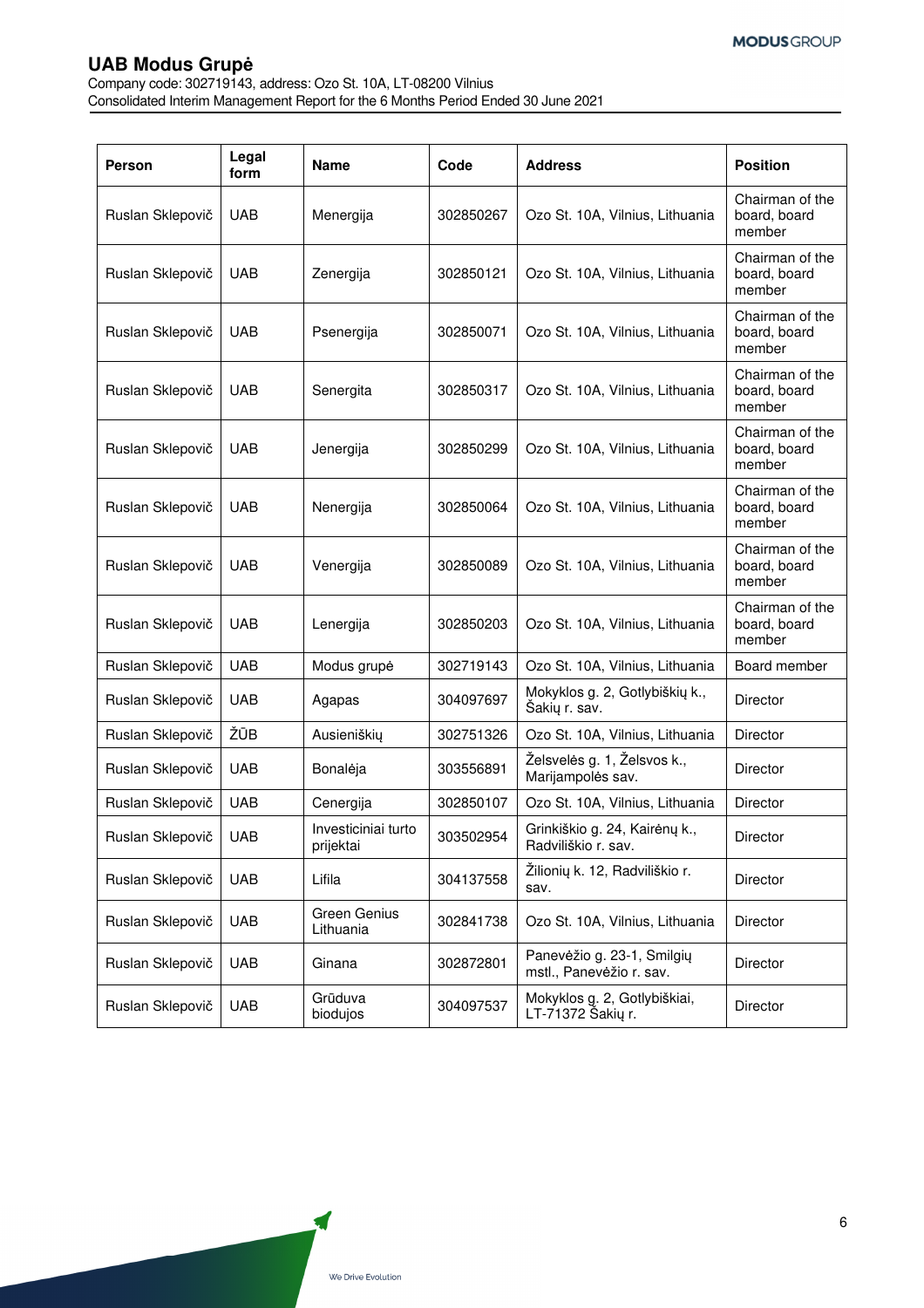Company code: 302719143, address: Ozo St. 10A, LT-08200 Vilnius Consolidated Interim Management Report for the 6 Months Period Ended 30 June 2021

| Person                           | Legal<br>form | <b>Name</b>                                              | Code      | <b>Address</b>                                          | <b>Position</b>                                     |
|----------------------------------|---------------|----------------------------------------------------------|-----------|---------------------------------------------------------|-----------------------------------------------------|
| Ruslan Sklepovič                 | <b>UAB</b>    | Modus solar<br>turtas                                    | 304824538 | Ozo St. 10A, Vilnius, Lithuania                         | <b>Director</b>                                     |
| Ruslan Sklepovič                 | <b>UAB</b>    | Pavilnių saulės<br>slėnis 25                             | 302794021 | Ozo St. 10A, Vilnius, Lithuania                         | Director                                            |
| Ruslan Sklepovič                 | <b>UAB</b>    | Modus biodujos                                           | 302791057 | Ozo St. 10A, Vilnius, Lithuania                         | Director                                            |
| Ruslan Sklepovič                 | <b>UAB</b>    | Kairėnai biodujos                                        | 304097544 | Grinkiškio g. 24, Kairėnai, LT-<br>82363 Radviliškio r. | <b>Director</b>                                     |
| Ruslan Sklepovič                 | <b>UAB</b>    | Kalintava                                                | 302860350 | A. Kojelavičiaus g. 3, LT-<br>11100 Vilnius             | <b>Director</b>                                     |
| Ruslan Sklepovič                 | <b>UAB</b>    | Turovita                                                 | 302894840 | Ozo St. 10A, Vilnius, Lithuania                         | Director                                            |
| Ruslan Sklepovič                 | <b>UAB</b>    | <b>GG Biogas LTU</b>                                     | 302854664 | Vilniaus m. sav. Vilniaus m. A.<br>Kojelavičiaus g. 3   | Director                                            |
| Ruslan Sklepovič                 | <b>UAB</b>    | <b>GG Biogas PL</b>                                      | 305670388 | Vilniaus m. sav. Vilniaus m. A.<br>Kojelavičiaus g. 3   | <b>Director</b>                                     |
| Ruslan Sklepovič                 | <b>UAB</b>    | <b>GG Biogas</b><br>Investments                          | 305670370 | Vilniaus m. sav. Vilniaus m. A.<br>Kojelavičiaus g. 3   | Director                                            |
| Ruslan Sklepovič                 | <b>UAB</b>    | Sekovita                                                 | 302860368 | A. Kojelavičiaus g. 3, LT-<br>11100 Vilnius             | <b>Director</b>                                     |
| Ruslan<br>Sklepovič <sup>4</sup> | <b>UAB</b>    | <b>Green Genius</b>                                      | 301557546 | Ozo St. 10A, Vilnius,<br>Lithuania                      | <b>Director</b>                                     |
| Ruslan Sklepovič                 | <b>UAB</b>    | Denergija                                                | 302791071 | Ozo St. 10A, Vilnius, Lithuania                         | Director                                            |
| Ruslan Sklepovič                 | <b>UAB</b>    | Tiekesta                                                 | 302791018 | Ozo St. 10A, Vilnius, Lithuania                         | <b>Director</b>                                     |
| Ruslan Sklepovič                 | <b>UAB</b>    | ViaModus                                                 | 302751041 | Ozo St. 10A, Vilnius, Lithuania                         | <b>Director</b>                                     |
| Ruslan Sklepovič                 | <b>UAB</b>    | Fotona                                                   | 302841720 | Ozo St. 10A, Vilnius, Lithuania                         | <b>Director</b>                                     |
| Ruslan Sklepovič                 | <b>UAB</b>    | Modus Group<br>Services                                  | 302784365 | Ozo St. 10A, Vilnius, Lithuania                         | Managing<br>Partner of<br>Energy<br><b>Business</b> |
| Ruslan Sklepovič                 | <b>UAB</b>    | Green Genius<br>Global                                   | 304994394 | Juozo Balčikonio g. 9, LT-<br>08247 Vilnius             | Director                                            |
| Ruslan Sklepovič                 | <b>UAB</b>    | Alternatyviųjų<br>degaly<br>automobiliy<br>asociacija    | 300872628 | Ozo St. 10A, Vilnius, Lithuania                         | Council                                             |
| Ruslan Sklepovič                 | <b>UAB</b>    | Atsinaujinančios<br>energijos<br>gamintojų<br>asociacija | 302646396 | Ozo St. 10A, Vilnius, Lithuania                         | Board member                                        |
|                                  |               |                                                          |           |                                                         |                                                     |

<sup>4</sup> **Highlighted** – main workplace.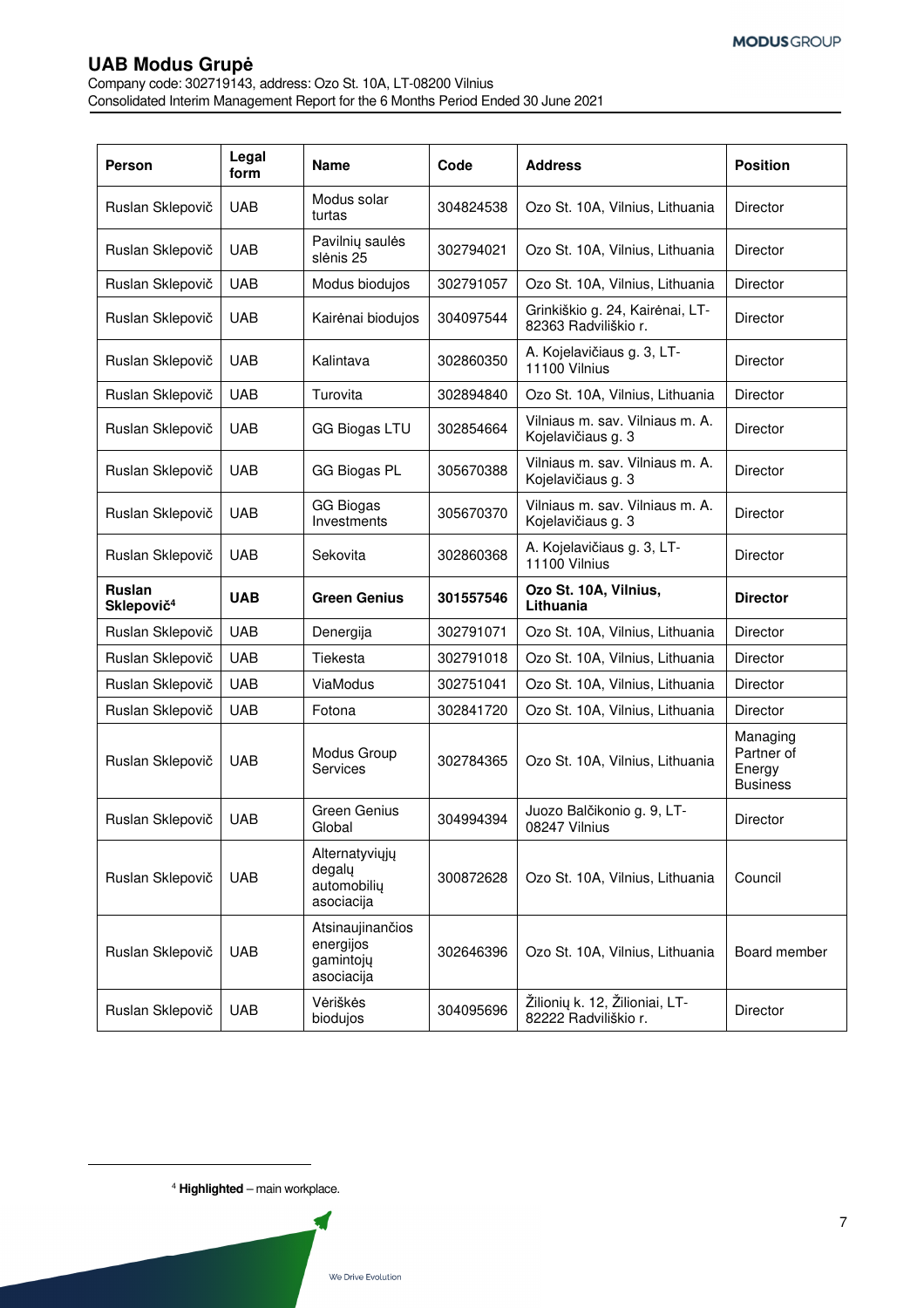Company code: 302719143, address: Ozo St. 10A, LT-08200 Vilnius Consolidated Interim Management Report for the 6 Months Period Ended 30 June 2021

| Person           | Legal<br>form | <b>Name</b>                           | Code      | <b>Address</b>                                                                                                                  | <b>Position</b> |
|------------------|---------------|---------------------------------------|-----------|---------------------------------------------------------------------------------------------------------------------------------|-----------------|
| Ruslan Sklepovič | <b>UAB</b>    | Želsvelė biodujos                     | 304095721 | Želsvelės g. 1, Želsva, LT-<br>69193 Marijampolė                                                                                | Director        |
| Ruslan Sklepovič | B.V.          | Modus Energy<br>International B.V.    | 36406945  | Kabelweg 57, kamer 6.05a,<br>1Oi 4BA Amsterdam                                                                                  | Board member    |
| Ruslan Sklepovič | Sp. z.o.o.    | Modus Energy<br>Asset 6               | 766092    | UL. Ludwika Waryńskiego 3A,<br>00-645 Warszawa                                                                                  | Board member    |
| Ruslan Sklepovič | Sp. z.o.o.    | Modus Energy<br>Asset 4               | 767798    | UL. Ludwika Waryńskiego 3A,<br>00-645 Warszawa                                                                                  | Board member    |
| Ruslan Sklepovič | Sp. z.o.o.    | Modus Energy<br>Asset 8               | 786187    | UL. Ludwika Waryńskiego 3A,<br>00-645 Warszawa                                                                                  | Board member    |
| Ruslan Sklepovič | Sp. z.o.o.    | Modus Energy<br>Asset 9               | 787372    | UL. Ludwika Waryńskiego 3A,<br>00-645 Warszawa                                                                                  | Board member    |
| Ruslan Sklepovič | Sp. z.o.o.    | Modus Energy<br>Asset 10<br>(Freccia) | 806694    | UL. Ludwika Waryńskiego 3A,<br>00-645 Warszawa                                                                                  | Board member    |
| Ruslan Sklepovič | Sp. z.o.o.    | Modus Solar<br><b>Asset Poland</b>    | 727539    | UL. Ludwika Waryńskiego 3A,<br>00-645 Warszawa                                                                                  | Board member    |
| Ruslan Sklepovič | CJSC          | Kabylovka<br><b>Biogas</b>            | 690662468 | 223043, Minsk district,<br>Papernyansky v/s, v. Tsna, 4<br>Yubileynaya Steet, room 2-14,<br><b>Belarus</b>                      | Board member    |
| Ruslan Sklepovič | CJSC          | Severniy Biogas                       | 391003017 | 231522, Grodno region,<br>Shchuchin district, v/s<br>Vasilishkovsky, Vasilishki<br>agro-town, 26 Sovietskaya<br>Street, Belarus | Board member    |
| Ruslan Sklepovič | <b>CJSC</b>   | Parohonskoe<br><b>Biogas</b>          | 690658211 | 225750, Brest region, Pinsk<br>district, Osnezhitsky v/s,<br>Zapolye village, 7 Pinskaya<br>Street, Belarus                     | Board member    |
| Ruslan Sklepovič | <b>CJSC</b>   | Zadneprovskiy<br>Biogas               | 812003710 | 231522, Grodno region,<br>Shchuchin district, v/s<br>Vasilishkovsky, Vasilishki<br>agro-town, 26 Sovietskaya<br>Street, Belarus | Board member    |
| Ruslan Sklepovič | <b>CJSC</b>   | Mir Biogas                            | 690664723 | 223043, Minsk district,<br>Papernyansky v/s, v. Tsna, 4<br>Yubileynaya Street, room 2-<br>15, Belarus                           | Board member    |
| Ruslan Sklepovič | <b>CJSC</b>   | Belovezha<br><b>Biogas</b>            | 690664710 | 225088 Brest region,<br>Kamenets district,<br>Ryasnyansky s / s, ag.<br>Ryasna, st. Anniversary, 1,<br>pom. 32                  | Board member    |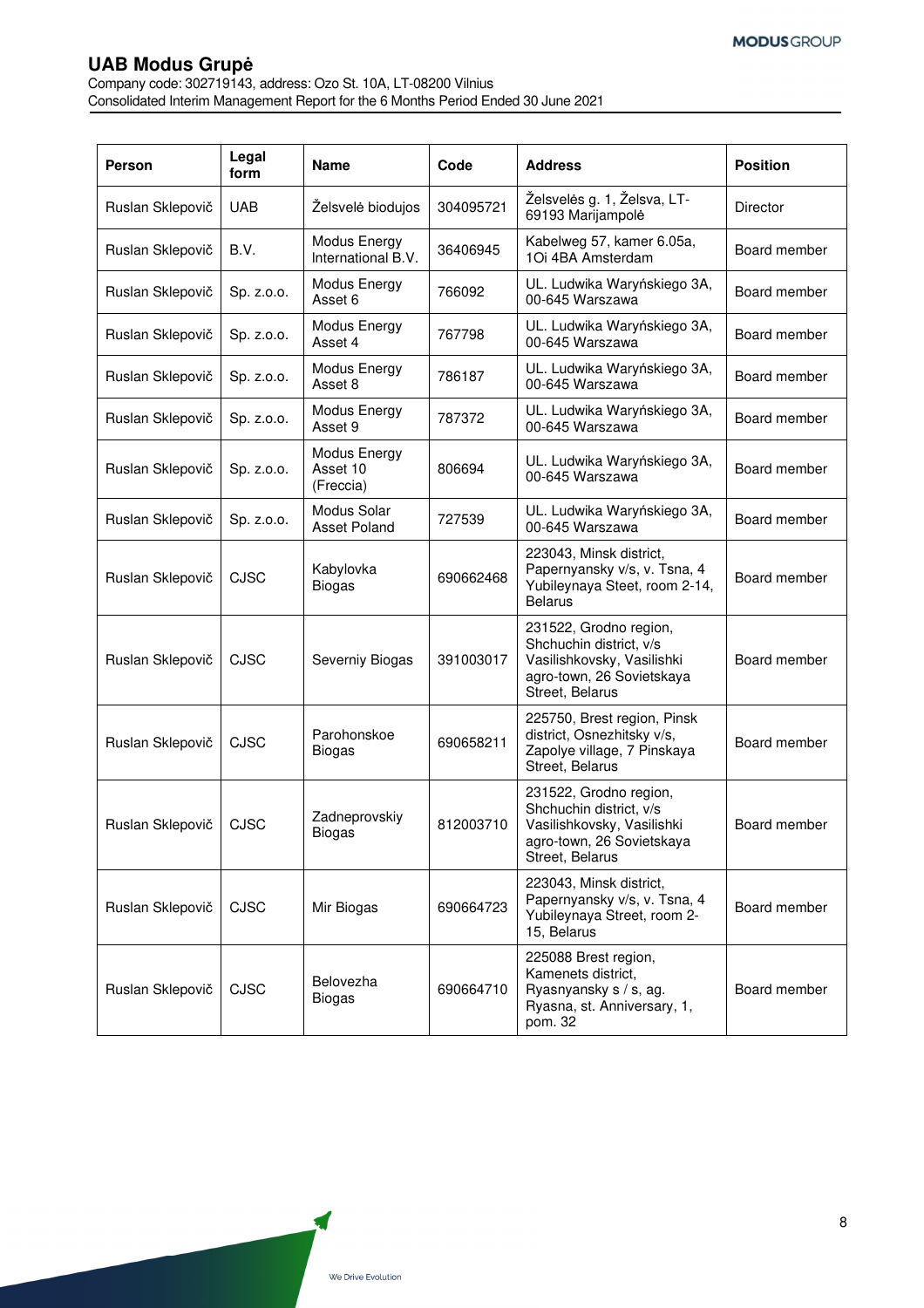Members of the Supervisory Board of UAB Modus Grupė:

| <b>Person</b>          | Legal form | <b>Name</b> | <b>Position</b>                 |
|------------------------|------------|-------------|---------------------------------|
| Simon Rozas            | <b>UAB</b> | Modus Grupė | Chairman and independent member |
| Kęstutis Martinkėnas   | <b>UAB</b> | Modus Grupė | Member                          |
| Jolanta Martinkėnienė  | UAB        | Modus Grupė | Member                          |
| Saul Umbrasas          | <b>UAB</b> | Modus Grupė | Independent member              |
| Vytautas Paukštys      | UAB        | Modus Grupė | Independent member              |
| Kęstutis Bagdonavičius | UAB        | Modus Grupė | Independent member              |

Other managing positions held by the members of the Supervisory Board of UAB Modus Grupė:

| Person                                      | Legal<br>form  | <b>Name</b>                                      | Code                                         | <b>Address</b>                                                       | <b>Position</b>                                             |
|---------------------------------------------|----------------|--------------------------------------------------|----------------------------------------------|----------------------------------------------------------------------|-------------------------------------------------------------|
| Simon Rozas <sup>5</sup>                    | <b>SA</b>      | Cube<br><b>Infrastructure</b><br><b>Managers</b> | B 124.233                                    | 41 Avenue de la<br>Liberté.<br>Luxembourg                            | <b>Director for</b><br><b>Investments</b>                   |
| Simon Rozas                                 | $d.$ $o.$ $o.$ | <b>Rune Crow</b>                                 | 6535522670                                   | Tumpići 16,<br>Veprinac, Croatia                                     | Deputy Chairman of<br>the Supervisory<br>Board              |
| Simon Rozas                                 | <b>UAB</b>     | Modus Grupė                                      | 302719143                                    | Ozo St. 10A,<br>Vilnius, Lithuania                                   | Deputy Chairman<br>and member of the<br>Supervisory Board   |
| <b>Kestutis</b><br>Martinkėnas <sup>5</sup> | <b>UAB</b>     | <b>Modus Grupė</b><br><b>Services</b>            | 302784365                                    | Ozo St. 10A,<br>Vilnius, Lithuania                                   | <b>Director for</b><br><b>Strategic Planning</b>            |
| Kestutis<br>Martinkėnas                     | <b>UAB</b>     | Modus Grupė                                      | 302719143                                    | Ozo St. 10A.<br>Vilnius, Lithuania                                   | Member of the<br>Supervisory Board                          |
| Kęstutis<br>Martinkėnas                     | <b>UAB</b>     | Gulbinų Turizmas                                 | 300053931                                    | Didžiųjų Gulbinų St.<br>25, Vilnius,<br>Lithuania                    | Chairman of the<br>board, board<br>member                   |
| Jolanta<br>Martinkėnienė <sup>5</sup>       | <b>UAB</b>     | <b>Modus Grupė</b>                               | 302784365                                    | Ozo St. 10A,<br>Vilnius, Lithuania                                   | <b>Consultant on</b><br>design issues                       |
| Jolanta<br>Martinkėnienė                    | <b>UAB</b>     | Modus Grupė                                      | 302719143                                    | Ozo St. 10A,<br>Vilnius, Lithuania                                   | Member of the<br>Supervisory Board                          |
| Saul Umbrasas <sup>5</sup>                  | <b>LLC</b>     | E-Band<br><b>Communications</b>                  | 95-2140062                                   | 17034 Camino San<br>Bernardo, San<br>Diego, CA 92127,<br><b>USA</b>  | <b>Senior Vice-</b><br>president for sales<br>and marketing |
| Saul Umbrasas                               | <b>UAB</b>     | Modus Grupė                                      | 302719143                                    | Ozo St. 10A,<br>Vilnius, Lithuania                                   | Member of the<br>Supervisory Board                          |
| <b>Vytautas</b><br>Paukštys <sup>5</sup>    | <b>UAB</b>     | <b>Aktyvus sektorius</b>                         | 300619315                                    | Saulėtekio Av. 15,<br>Vilnius, Lithuania                             | <b>Director</b>                                             |
| Vytautas<br>Paukštys                        | <b>UAB</b>     | <b>REDMOB</b>                                    | 301238790                                    | Vytauto<br>Žalakevičiaus St.<br>4D-34, Vilnius,<br>Lithuania         | Director                                                    |
| Vytautas<br>Paukštys                        | $\sqcup$ C     | Redmob Media<br><b>Private Limited</b>           | 36AAICR7080<br>A <sub>1</sub> Z <sub>G</sub> | #301, 10-93/5, SN,<br>Colony, Nagaram,<br>Hyderabad 500083,<br>India | Director                                                    |

<sup>5</sup> **Highlighted** – main workplace.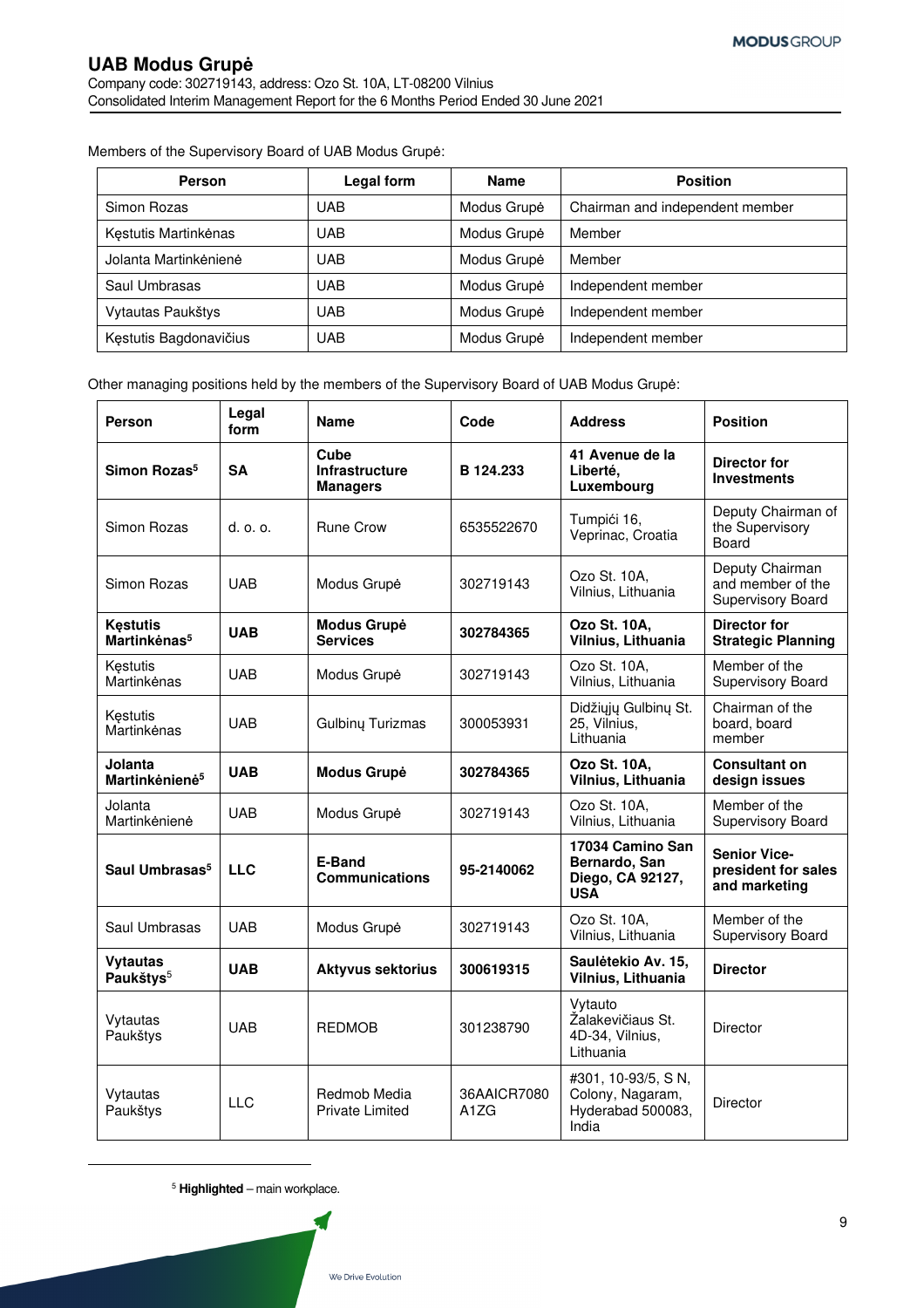Company code: 302719143, address: Ozo St. 10A, LT-08200 Vilnius Consolidated Interim Management Report for the 6 Months Period Ended 30 June 2021

| Person                                               | Legal<br>form | <b>Name</b>                                                                                    | Code                   | <b>Address</b>                                                                                                                  | <b>Position</b>                           |
|------------------------------------------------------|---------------|------------------------------------------------------------------------------------------------|------------------------|---------------------------------------------------------------------------------------------------------------------------------|-------------------------------------------|
| Vytautas<br>Paukštys                                 | <b>LLC</b>    | Eskimi Limited<br>Nigeria                                                                      | RC1141149              | No 27 (Old 29),<br>Ogunlowo Street,<br>Off, Obafemi<br>Awolowo Way,<br><b>Behind Airport</b><br>Hotel, Ikeja, Lagos,<br>Nigeria | <b>Director</b>                           |
| Vytautas<br>Paukštys                                 | <b>LLC</b>    | Eskimi Pte Limited<br>Singapore                                                                | 201911011N             | 20A Tanjong Pagar,<br>Road, Singapore,<br>88443                                                                                 | <b>Director</b>                           |
| Vytautas<br>Paukštys                                 | <b>LLC</b>    | <b>ESKIMI MOBILE</b><br><b>MEDIA LIMITED</b><br>CAMEROON                                       | RC/LBE/2015/<br>B/0853 | Half Mile-Limbe,<br>Opposite PMUC<br>Office, P.O. Box<br>634, Limbe,<br>Cameroon                                                | Director                                  |
| Vytautas<br>Paukštys                                 | <b>LLC</b>    | Eskimi Limited<br>Bangladesh                                                                   | 168925484353           | KA-32/12, Nadda,<br>Nasrim Mintu Road,<br>Gulshan, Dhaka-<br>1212, Bangladesh                                                   | <b>Director</b>                           |
| Vytautas<br>Paukštys                                 | <b>UAB</b>    | Modus Grupė                                                                                    | 302719143              | Ozo St. 10A,<br>Vilnius, Lithuania                                                                                              | Member of the<br>Supervisory Board        |
| <b>Kestutis</b><br><b>Bagdonavičius</b> <sup>6</sup> | <b>UAB</b>    | <b>SBA Grupė</b>                                                                               | 132206739              | Upės St. 21-1,<br>Vilnius, Lithuania                                                                                            | <b>Board member</b>                       |
| Kestutis<br>Bagdonavičius                            | <b>UAB</b>    | Modus grupė                                                                                    | 302719143              | Ozo St. 10A,<br>Vilnius, Lithuania                                                                                              | Member of the<br>Supervisory Board        |
| Kęstutis<br>Bagdonavičius                            | <b>UAB</b>    | <b>SBA Modular</b>                                                                             | 305283904              | Upės g. 23, Vilnius,<br>LT-08128, Lietuva                                                                                       | Chairman of the<br>board, board<br>member |
| Kestutis<br>Bagdonavičius                            | VšJ           | Global Lithuanian<br>Leaders                                                                   | 302484453              | Krokuvos g. 9A-29,<br>LT-09314 Vilnius,<br>Lietuva                                                                              | Patron                                    |
| Kestutis<br>Bagdonavičius                            | e.V.          | Deutsch-Baltische<br>Handelskammer in<br>Estland, Lettland,<br>Litauen, atstovybė<br>Lietuvoje | 300102428              | Vinco Kudirkos g. 6,<br>LT-03105 Vilnius,<br>Lietuva                                                                            | Chairman of the<br>board, board<br>member |
| Kestutis<br>Bagdonavičius                            | <b>UAB</b>    | <b>ROBOTEX</b>                                                                                 | 302303038              | Mokyklos g. 3,<br>Veiveriai, Prienų r.<br>sav.                                                                                  | Chairman of the<br>board, board<br>member |

<sup>6</sup> **Highlighted** – main workplace.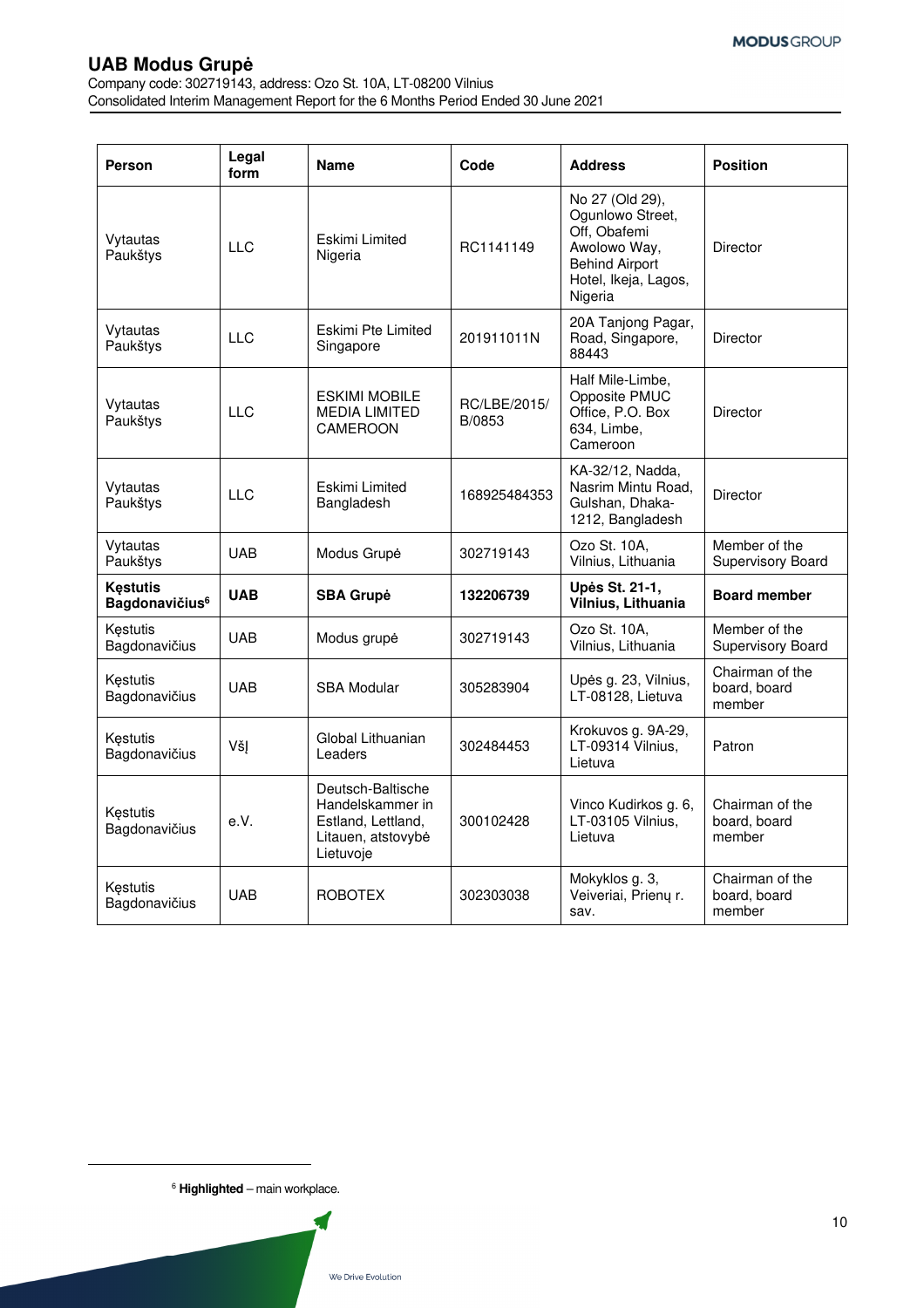#### Environmental protection

Certain Group companies are subject to the following standards of environmental protection:

- Order No 493 of 8 October 2003 of the Minister of the Environment of the Republic of Lithuania "Information of Fuel Efficiency and Procedure for Informing Users of CO2 Gas Emissions upon Sales of New Passenger Cars".
- Order No 710 of 24 December 2003 of the Minister of the Environment of the Republic of Lithuania on Approval of Rules for Handling of Vehicles not Suitable for Exploitation.
- Management of waste (including hazardous waste) from car servicing and maintenance following the requirements of the Law on Waste Management and Rules of Waste Management.

The activities of the Group companies fully comply with the legislative requirements.

### **III. Information on significant events after the end of the financial year**

After the end of the reporting period until the date of these financial statements there were no subsequent events, which would have a significant impact on these financial statements or would require additional disclosure, except the ones described in Note 24 provided in the explanatory notes to the consolidated financial statements.

#### **IV. Operating plans and forecasts of the Group of companies' activities**

The fundamental principle for business development is to invest in what will be relevant tomorrow thereby promoting progress of the four business sectors of the Modus Group. The main investments are planned to be directed to the development of renewable energy and mobility services throughout Europe. These investments reflect long-term strategic priorities of the Group. In addition, the Group will continue to operate in the automotive and real estate sectors on a consistent basis.

### **V. Information about the research and development activity of the Group of companies**

To justify the projects carried out by the Group of companies, market researches are performed. Annual budget of research is not established, researches are carried out when necessary.

#### **VI. The number and nominal value of the shares of the parent company controlled by the company itself, its subsidiaries or other persons authorised but acting on their own behalf**

The Company has no own shares.

**VII. Information on the objectives of the financial risk management, its policy for hedging major types of foretasted transactions for which hedge accounting is used, and the Group of companies employs financial instruments and when it is important for the valuation of the Group of companies' assets, equity, liabilities, income and costs** 

The Group did not use any financial instruments, which are important to the evaluation of the Group's assets, liabilities, financial position and performance results, except for currency exchange rates: the Group carries out payments mainly in two currencies - EUR and USD. In order to hedge against fluctuations of USD exchange rate, the Group forms derivative financial instruments (forward swaps).

Erika Zakarauskienė **Director** UAB Modus Grupė

Vilnius, the Republic of Lithuania 20 September 2021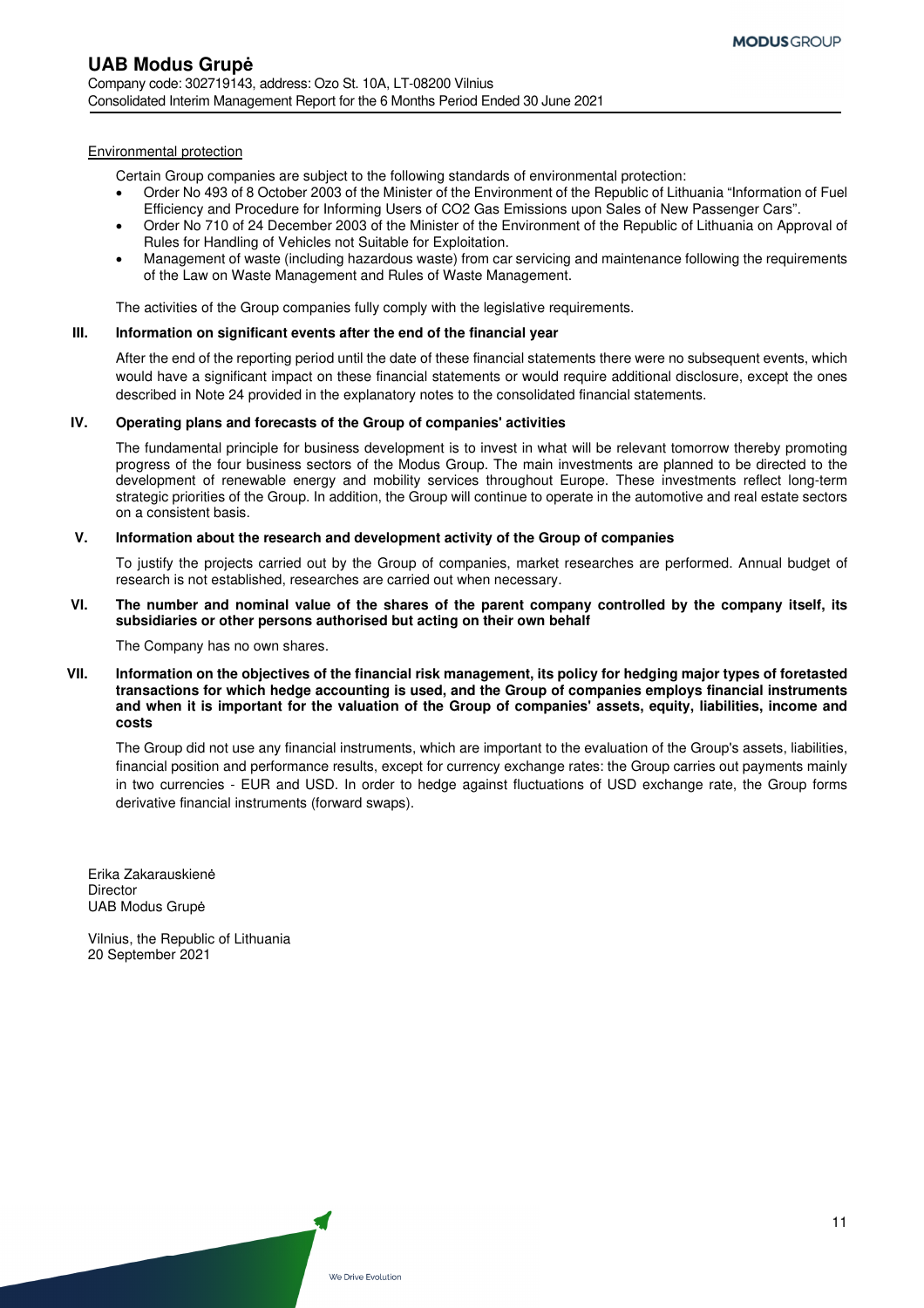# **Condensed consolidated statement of financial position**

| <b>ASSETS</b>                                  | <b>Notes</b> | As at<br>30 June 2021 | As at<br>31 December 2020 |
|------------------------------------------------|--------------|-----------------------|---------------------------|
| Non-current assets                             |              |                       |                           |
| Property, plant and equipment                  | 4            | 63 214                | 52 831                    |
| Investment property                            | 4            | 6875                  | 6 5 5 0                   |
| Goodwill                                       | 5            | 27                    | 27                        |
| Intangible assets                              | 5            | 2840                  | 2692                      |
| Loans granted and term deposits                | 6            | 9 1 6 5               | 4 0 1 5                   |
| Other investments                              | 9            | 97 683                | 92 806                    |
| Trade and other receivables                    | 7            | 1 353                 | 1 598                     |
| Deferred income tax asset                      |              | 313                   | 566                       |
| Total non-current assets                       |              | 181 470               | 161 085                   |
| <b>Current assets</b>                          |              |                       |                           |
| Loans granted and term deposits                | 6            | 39 214                | 39 345                    |
| Inventories                                    | 8            | 46 606                | 89 107                    |
| Trade and other receivables                    |              | 36 155                | 25 447                    |
| Derivatives                                    |              |                       | 121                       |
| Prepayments, deferred costs and accrued income | 10           | 13 652                | 3739                      |
| Advance corporate income tax                   |              | 103                   | 39                        |
| Assets held for sale                           |              | 32                    | 442                       |
| Cash and cash equivalents                      |              | 12773                 | 26 742                    |
| <b>Total current assets</b>                    |              | 148 535               | 184 982                   |
| <b>TOTAL ASSETS</b>                            |              | 330 005               | 346 067                   |

(continued on the next page)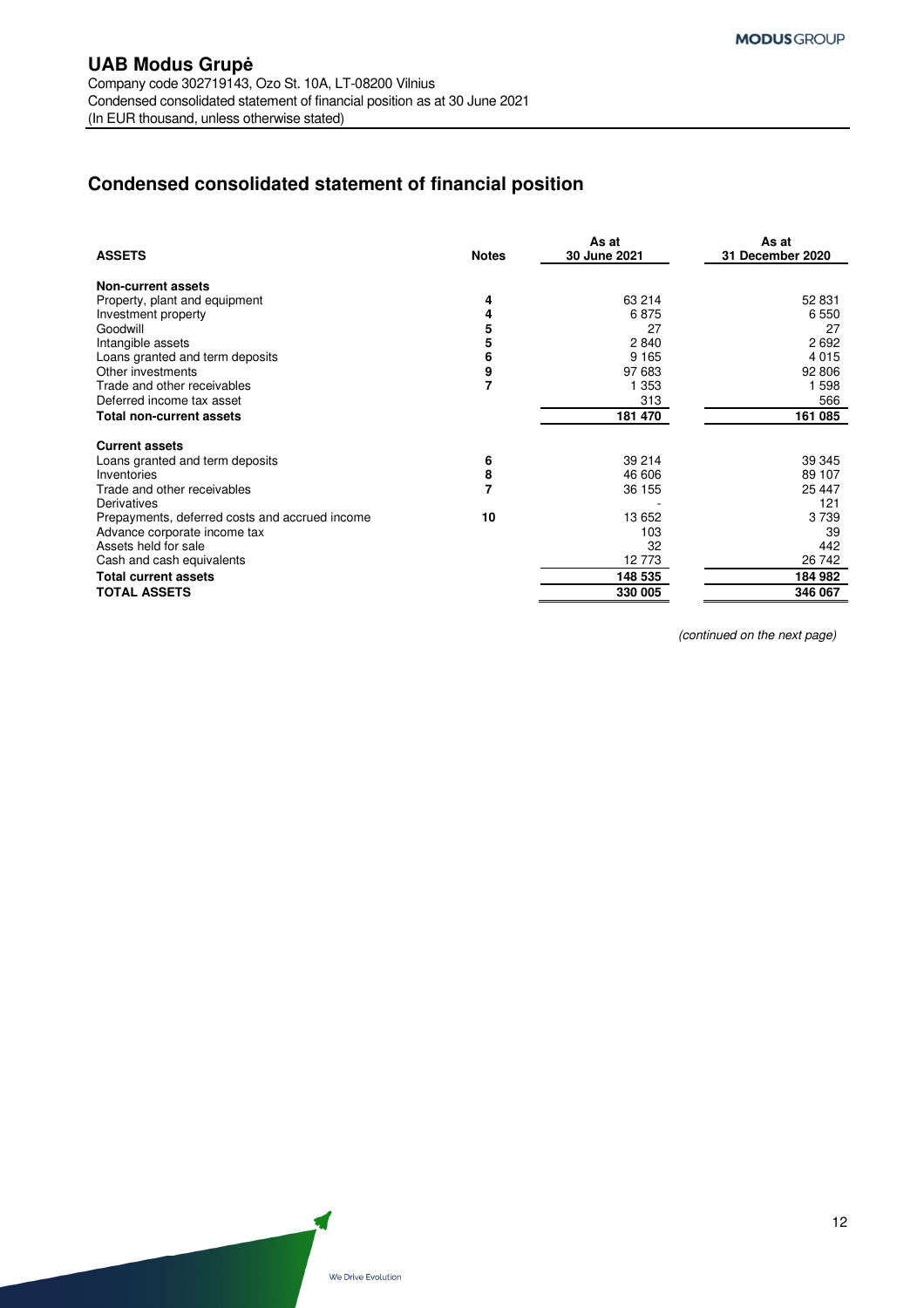# **Condensed consolidated statement of financial position (cont'd)**

| <b>EQUITY AND LIABILITIES</b>                                     | <b>Notes</b> | As at<br>30 June 2021 | As at<br>31 December 2020 |
|-------------------------------------------------------------------|--------------|-----------------------|---------------------------|
| Authorised capital                                                | 11           | 22 940                | 22 940                    |
| Share premium                                                     | 11           | 7879                  | 7879                      |
| Legal reserve                                                     | 11           | 2 2 9 4               | 431                       |
| Revaluation reserve                                               | 11           | 3664                  | 3734                      |
| Currency exchange translation reserve<br>Retained earnings (loss) |              | 72<br>97 310          | 181<br>89 566             |
| Equity attributable to shareholders of the parent                 |              | 134 159               | 124 731                   |
| company                                                           |              |                       |                           |
| Non-controlling interest<br><b>Total equity</b>                   |              | 166<br>134 325        | 191<br>124 922            |
|                                                                   |              |                       |                           |
| <b>Non-current liabilities</b>                                    |              |                       |                           |
| Bank loans and lease liabilities                                  | 12           | 32 8 84               | 28 636                    |
| Other borrowings                                                  | 13           | 37 533                | 25 889                    |
| Deferred tax liabilities                                          |              |                       |                           |
| Advances received<br>Employee benefits                            | 14           | 15<br>64              | 22<br>64                  |
| Grants and subsidies                                              |              | 1 2 2 0               | 1 0 9 4                   |
| Trade and other payables                                          | 16           | 14 123                | 13 236                    |
| Provisions                                                        |              | 242                   | 237                       |
| <b>Total non-current liabilities</b>                              |              | 86 081                | 69 178                    |
|                                                                   |              |                       |                           |
| <b>Current liabilities</b><br>Bank loans and lease liabilities    | 12           | 18875                 | 20 690                    |
| Other borrowings                                                  | 13           | 22 447                | 11 806                    |
| Corporate income tax liabilities                                  |              | 796                   | 1 7 2 5                   |
| Prepayments received, accrued liabilities and deferred            | 14           | 14 112                | 10914                     |
| income                                                            |              |                       |                           |
| Employment related liabilities                                    | 15           | 3077                  | 2889                      |
| Trade and other payables<br><b>Total current liabilities</b>      | 16           | 50 292                | 103 943                   |
| <b>Total liabilities</b>                                          |              | 109 599<br>195 680    | 151 967<br>221 145        |
| <b>TOTAL EQUITY AND LIABILITIES</b>                               |              | 330 005               | 346 067                   |
|                                                                   |              |                       |                           |

The accompanying explanatory notes are an integral part of these condensed consolidated interim financial statements.

The condensed consolidated interim financial statements were prepared and signed on 20 September 2021:

Erika Zakarauskienė Gediminas Dundulis<br>Director Given Group Senior Finance Con Group Senior Finance Controller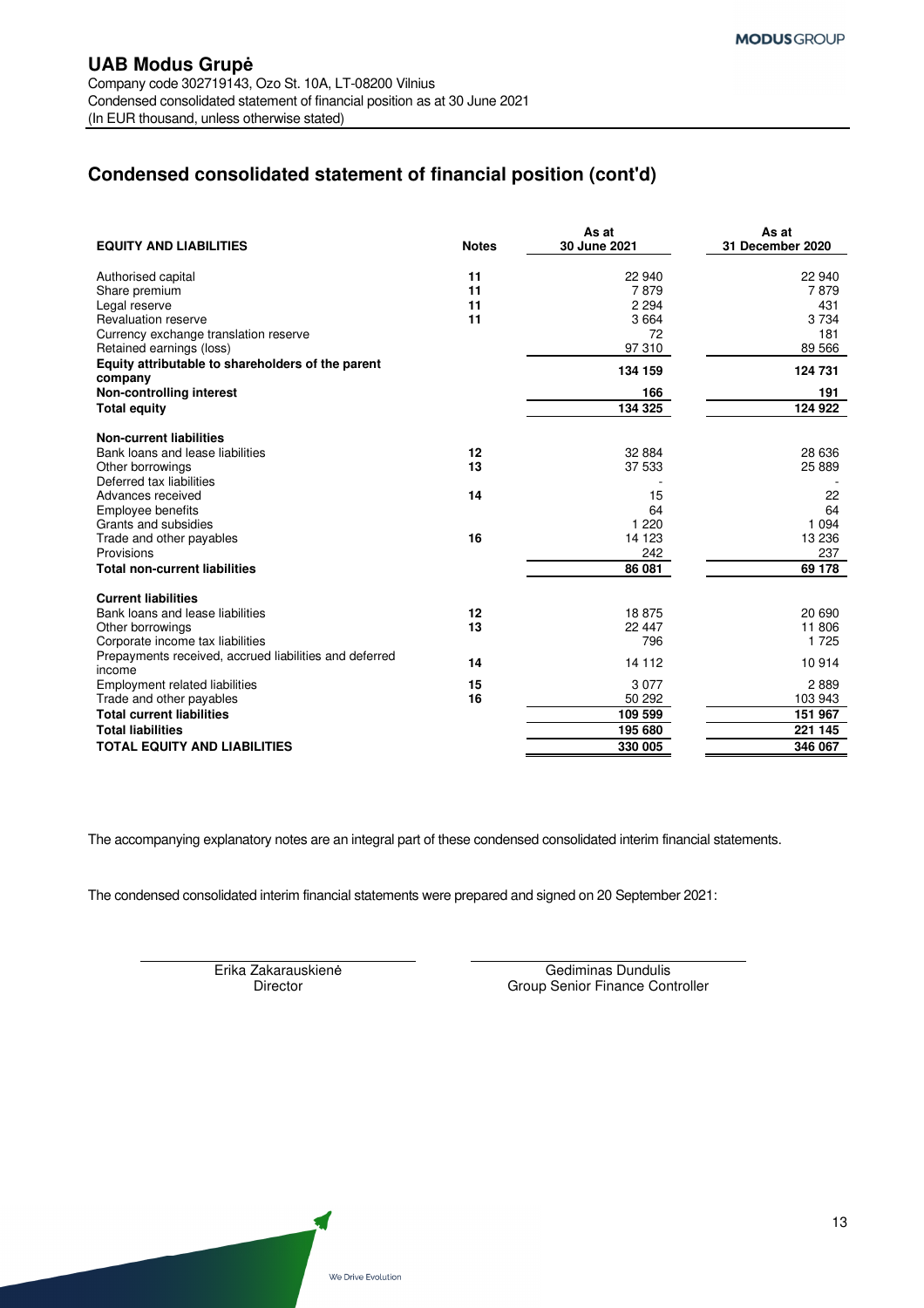Company code 302719143, Ozo St. 10A, LT-08200 Vilnius

Condensed consolidated statement of profit or loss and other comprehensive income for the 6 months period ended 30 June 2021 (In EUR thousand, unless otherwise stated)

# **Condensed consolidated statement of profit or loss and other comprehensive income**

|                                                                                                    | <b>Notes</b> | 1 January 2021 -<br>30 June 2021 | 1 January 2020 -<br>30 June 2020 |
|----------------------------------------------------------------------------------------------------|--------------|----------------------------------|----------------------------------|
| Revenue                                                                                            | 17           | 254 739                          | 181 517                          |
| Cost of sales                                                                                      | 18           | (234 558)                        | (169 360)                        |
| <b>Gross profit</b>                                                                                |              | 20 181                           | 12 157                           |
| Other activity income                                                                              |              | 320                              | 253                              |
| Other activity expenses                                                                            |              | (396)                            | (319)                            |
| Selling expenses                                                                                   | 19           | (5326)                           | (4 228)                          |
| Administrative expenses                                                                            | 20           | (6674)                           | (6742)                           |
| Impairment loss on trade receivables and contract assets                                           |              | 512                              | (61)                             |
| <b>Operating profit (loss)</b>                                                                     |              | 8617                             | 1 0 6 0                          |
| Profit on disposal of investments into subsidiaries                                                |              | 478                              | 56 607                           |
| Finance income                                                                                     | 21           | 1 5 9 1                          | 1 1 7 7                          |
| Finance costs                                                                                      | 21           | (4066)                           | (2039)                           |
| <b>Result from financing activities</b>                                                            |              | (2475)                           | (862)                            |
| Share of profit of associated or jointly controlled entities                                       | 9            | 4 2 8 1                          | (7573)                           |
| Profit (loss) before tax                                                                           |              | 10 901                           | 49 232                           |
| Corporate income tax                                                                               | 22           | (1014)                           | (793)                            |
| Net profit (loss)                                                                                  |              | 9887                             | 48 439                           |
| Other comprehensive income                                                                         |              |                                  |                                  |
| Items that will be reclassified subsequently to profit or loss:                                    |              |                                  |                                  |
| Effect of currency rate changes                                                                    |              | (109)                            | 163                              |
| Items that will be reclassified subsequently to profit or<br>loss:                                 |              | (109)                            | 163                              |
| Items that will not be reclassified subsequently to profit or loss:<br>Employee benefits (accrual) |              |                                  |                                  |
| Revaluation of property, plant and equipment, net of tax                                           |              |                                  |                                  |
| Items that will not be reclassified subsequently to profit or                                      |              |                                  |                                  |
| loss:                                                                                              |              |                                  |                                  |
| <b>Total comprehensive income</b>                                                                  |              | 9778                             | 48 602                           |
| Net profit (loss) attributable to:                                                                 |              |                                  |                                  |
| Shareholders of the parent company                                                                 |              | 9912                             | 48 700                           |
| Non-controlling interests                                                                          |              | (25)                             | (261)                            |
| Total comprehensive income attributable to:<br>Shareholders of the parent company                  |              | 9803                             | 48 863                           |
| Non-controlling interests                                                                          |              | (25)                             | (261)                            |
|                                                                                                    |              |                                  |                                  |

The accompanying explanatory notes are an integral part of these condensed consolidated interim financial statements.

The condensed consolidated interim financial statements were prepared and signed on 20 September 2021:

Erika Zakarauskienė Gediminas Dundulis Director Group Senior Finance Controller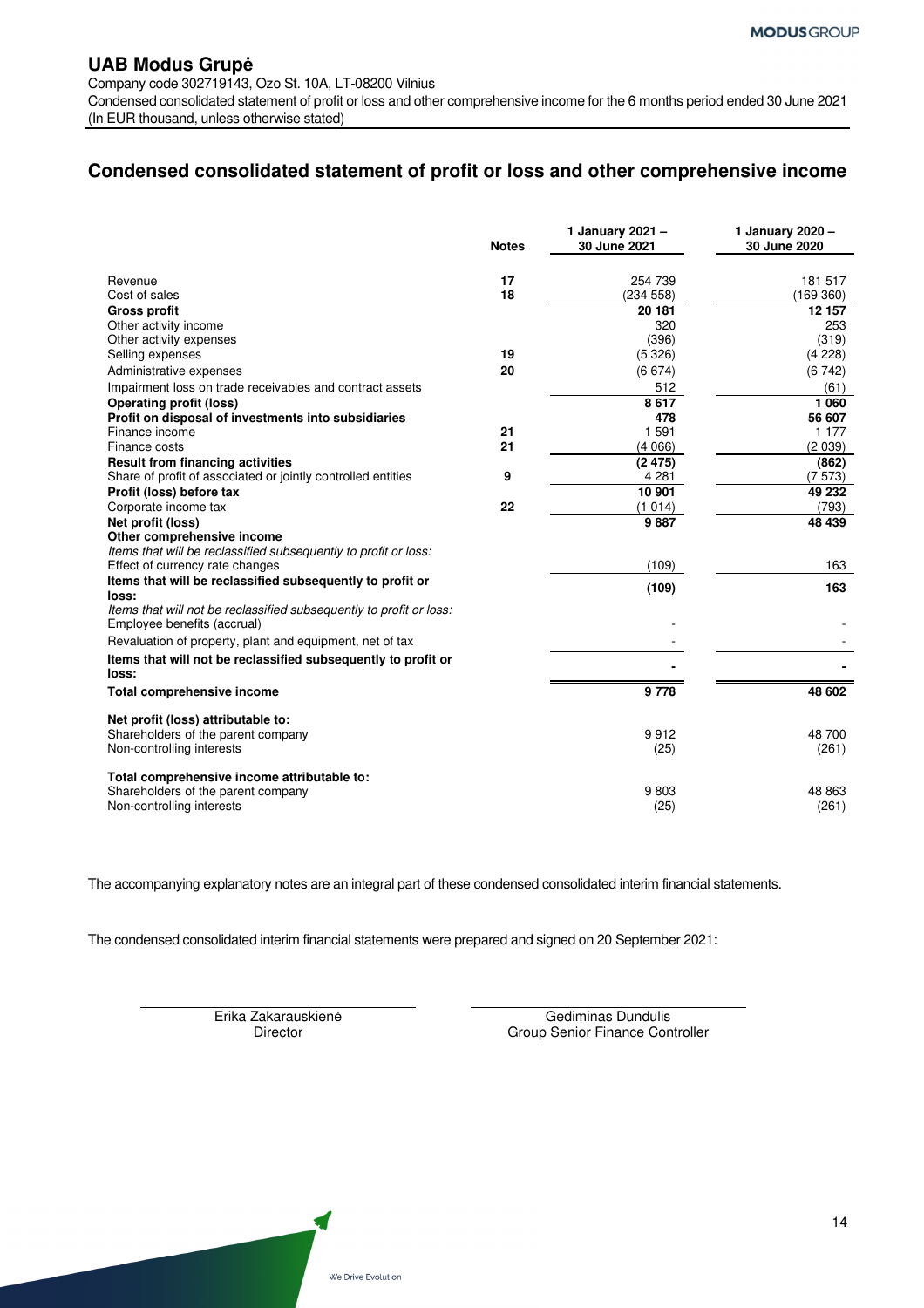Company code 302719143, Ozo St. 10A, LT-08200 Vilnius Condensed consolidated statement of changes in equity for the 6 months period ended 30 June 2021 (In EUR thousand, unless otherwise stated)

# **Condensed consolidated statement of changes in equity**

|                                                                                                   | <b>Authorised</b><br>capital | <b>Share</b><br>premium | Legal<br>reserve | <b>Revaluation</b><br>reserve | Currency<br>exchange<br>translation<br>reserve | Retained<br>earnings<br>(losses) | <b>Attributable</b><br>to<br>shareholders<br>of the parent<br>company | Non-<br>controlling<br>interests | Total             |
|---------------------------------------------------------------------------------------------------|------------------------------|-------------------------|------------------|-------------------------------|------------------------------------------------|----------------------------------|-----------------------------------------------------------------------|----------------------------------|-------------------|
| 31 December 2019                                                                                  | 22 940                       | 7 879                   | 421              | 14811                         | (285)                                          | 45 932                           | 44 969                                                                | 963                              | 91 698            |
| Net profit (loss) for the reporting period<br>Other comprehensive income for the reporting period |                              |                         |                  |                               | 163                                            | 48439                            | 48 700                                                                | (261)                            | 48 439<br>163     |
| Total comprehensive income for the reporting period                                               |                              |                         |                  | $\blacksquare$                | 163                                            | 48 439                           | 48700                                                                 | (261)                            | 48 602            |
| Transfers to legal reserve                                                                        |                              |                         | 10               |                               |                                                | (10)                             | (10)                                                                  |                                  |                   |
| Revaluation reserve used                                                                          |                              |                         |                  | (76)                          |                                                | 76                               | 76                                                                    |                                  |                   |
| Sale of subsidiaries<br>Dividends paid                                                            |                              |                         |                  | (10623)                       | 215                                            | (816)<br>(630)                   | (630)                                                                 | (816)                            | (11 224)<br>(630) |
| 30 June 2020                                                                                      | 22 940                       | 7879                    | 431              | 4 1 1 2                       | 93                                             | 92 991                           | 93 105                                                                | (114)                            | 128 446           |
| 31 December 2020                                                                                  | 22 940                       | 7879                    | 431              | 3734                          | 181                                            | 89757                            | 89 566                                                                | 191                              | 124 922           |
| Net profit (loss) for the reporting period<br>Other comprehensive income for the reporting period |                              |                         |                  | ٠                             | (109)                                          | 9887                             | 9912                                                                  | (25)                             | 9887<br>(109)     |
| Total comprehensive income for the reporting period                                               |                              |                         |                  |                               | (109)                                          | 9887                             | 9912                                                                  | (25)                             | 9778              |
| Transfers to legal reserve                                                                        |                              | ۰                       | 863              | (70)                          |                                                | (1793)                           | (1793)                                                                |                                  |                   |
| Revaluation reserve used                                                                          |                              |                         |                  |                               |                                                |                                  |                                                                       |                                  |                   |
| Sale of subsidiaries                                                                              |                              |                         |                  |                               |                                                | 25                               | 25                                                                    |                                  | 25                |
| Dividends paid                                                                                    |                              |                         |                  |                               |                                                | (400)                            | (400)                                                                 |                                  | (400)             |
| 30 June 2021                                                                                      | 22 940                       | 7 879                   | 2 2 9 4          | 3664                          | 72                                             | 97 476                           | 97 310                                                                | 166                              | 134 325           |

The accompanying explanatory notes are an integral part of these condensed consolidated interim financial statements.

The condensed consolidated interim financial statements were prepared and signed on 20 September 2021:

Erika Zakarauskienė Gediminas Dundulis

Director Group Senior Finance Controller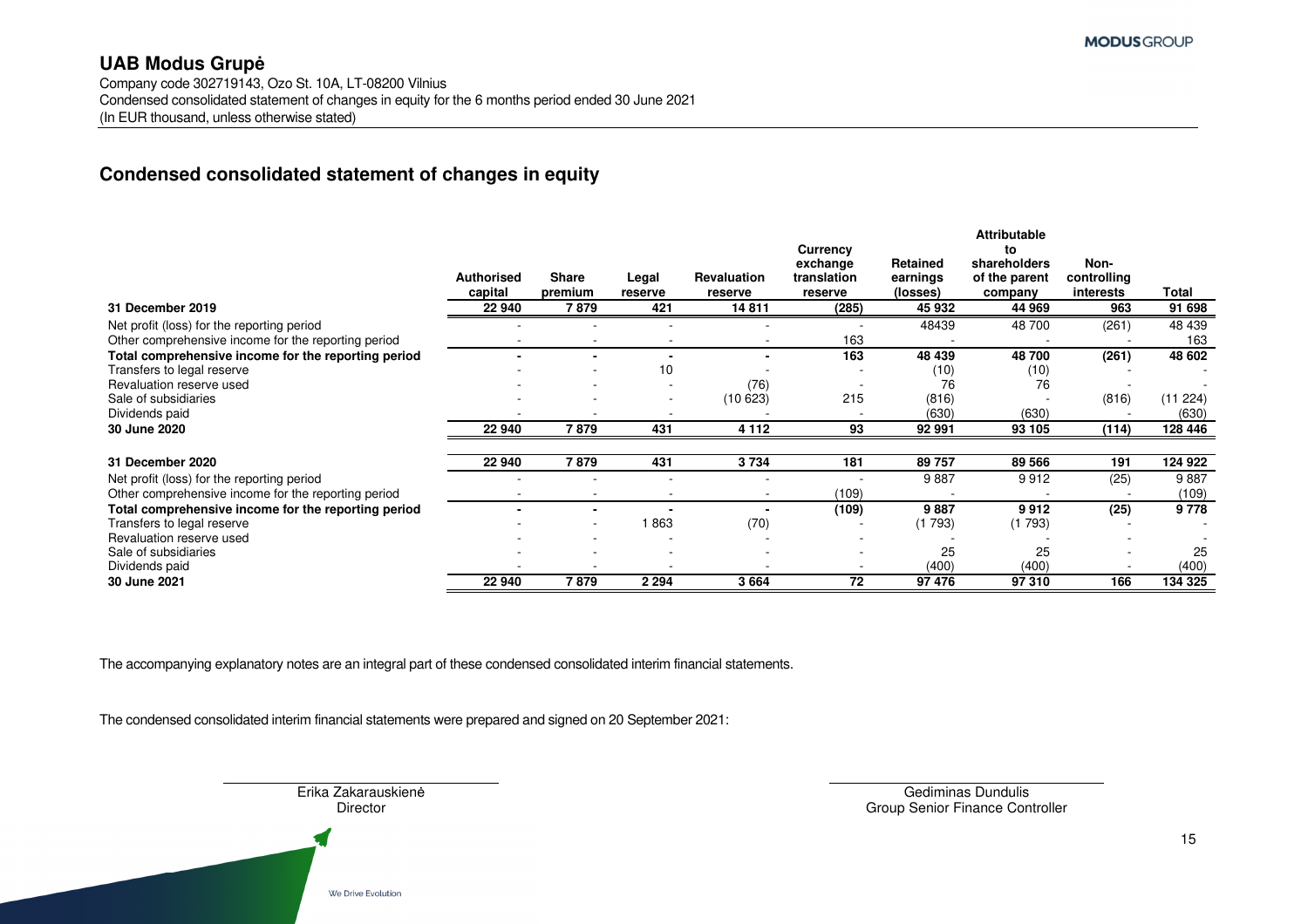# **Condensed consolidated statement of cash flows**

|                                                                      | <b>Notes</b> | 1 January 2021 -<br>30 June 2021 | 1 January 2020 -<br>30 June 2020 |
|----------------------------------------------------------------------|--------------|----------------------------------|----------------------------------|
| Cash flows from operating activities                                 |              |                                  |                                  |
| Net profit (loss)                                                    |              | 9887                             | 48 439                           |
| Elimination of non-monetary transactions:                            |              |                                  |                                  |
| Depreciation expenses                                                | 4            | 3808                             | 4 2 4 1                          |
| Amortisation expenses                                                | 5            | 453                              | 387                              |
| Share of profit of associated and jointly controlled entities        | 9            | (4281)                           | 7573                             |
| Impairment (reversal) of trade and other receivables                 |              | (512)                            | 61                               |
| Write down (reversal of write down) of inventories to net realisable | 20           |                                  |                                  |
| value                                                                |              | 261                              | 452                              |
| Impairment (reversal) of loans granted                               |              | (437)                            | 108                              |
| Impairment of financial assets at fair value (gain on increase)      |              |                                  |                                  |
| Change in fair value of derivative financial instruments             |              | 139                              |                                  |
| Change in provisions                                                 |              | 5                                |                                  |
| Revaluation reserve formed                                           |              | 25                               |                                  |
| Finance (income) costs                                               |              | 200                              | 676                              |
| Effect of currency exchange                                          |              | (1)                              | (142)                            |
| Loss (profit) on disposal of property, plant and equipment, and      |              | 25                               | 309                              |
| intangible assets                                                    |              |                                  |                                  |
| Loss (profit) on disposal of investments into subsidiaries           |              | (476)                            | (56607)                          |
| Income tax expenses (income)                                         | 22           | 1014                             | 793                              |
| Amortisation of grants                                               |              | (76)                             | (76)                             |
| Elimination of other non-monetary transactions                       |              | 1630                             |                                  |
| Effect of changes in working capital:                                |              |                                  |                                  |
| (Increase) decrease in inventories                                   |              | 42 310                           | 46 076                           |
| (Increase) decrease in trade and other receivables                   |              | (63373)                          | (2425)                           |
| Decrease (increase) in contract assets                               |              |                                  |                                  |
| Decrease (increase) in prepayments, deferred costs and accrued       |              | (9927)                           | 2031                             |
| income                                                               |              |                                  |                                  |
| Increase (decrease) in trade, other payables and liabilities         |              | 887                              | (25970)                          |
| Increase (decrease) in prepayments received, accrued liabilities and |              | 3 1 9 1                          | 1 2 8 5                          |
| deferred income                                                      |              |                                  |                                  |
| Increase (decrease) in contract liabilities                          |              |                                  |                                  |
| Increase (decrease) in employment related liabilities                |              | 188                              | 723                              |
| Paid income tax                                                      |              | (1764)                           | (183)                            |
| Net cash from operating activities                                   |              | (16824)                          | 27 751                           |

(continued on the next page)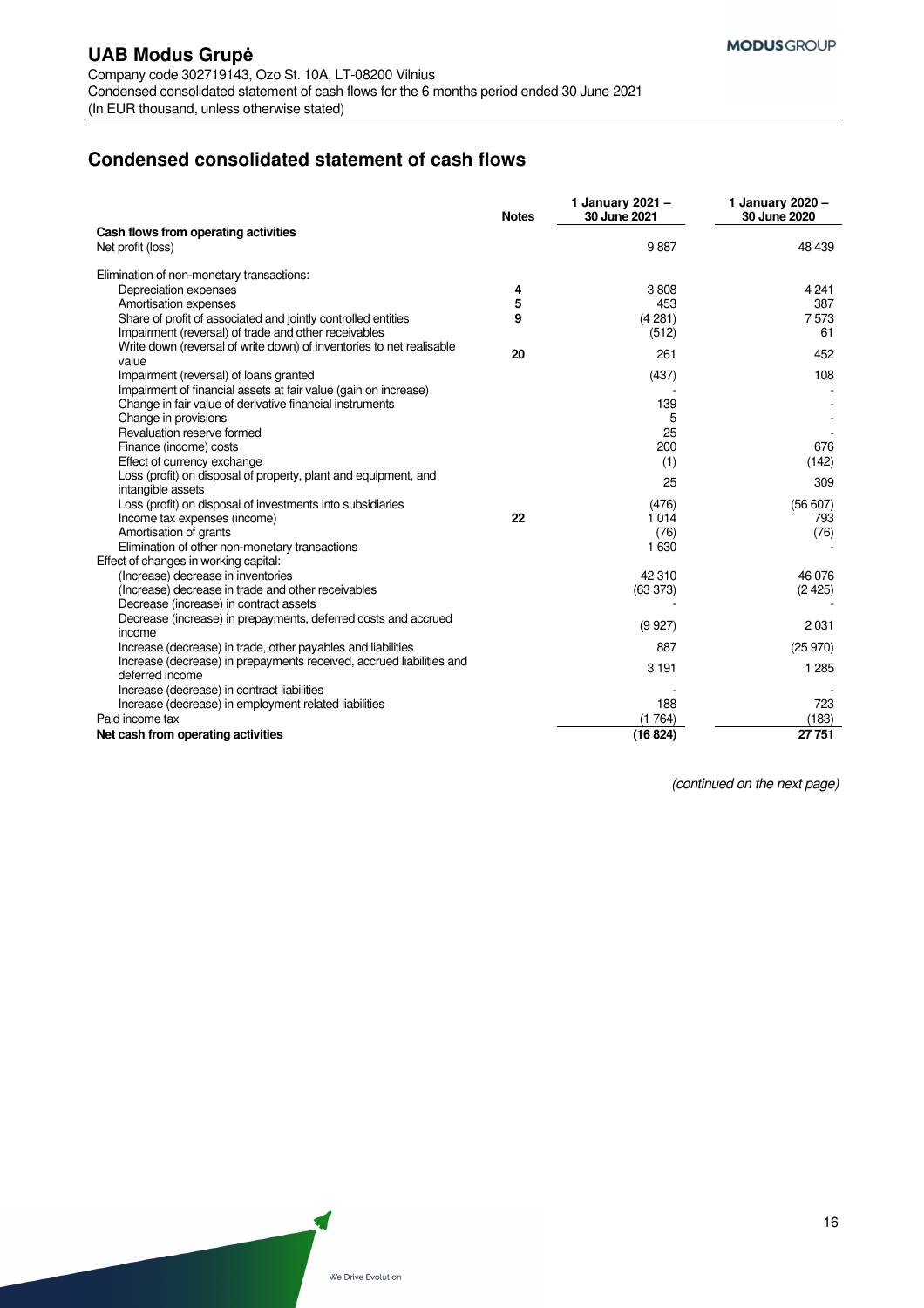# **Condensed consolidated statement of cash flows (cont'd)**

|                                                                    | <b>Notes</b> | 1 January 2021 -<br>30 June 2021 | 1 January 2020 -<br>30 June 2020 |
|--------------------------------------------------------------------|--------------|----------------------------------|----------------------------------|
| Cash flows from investing activities                               |              |                                  |                                  |
| Acquisition of property, plant and equipment and intangible assets |              | (17526)                          | (1703)                           |
| Disposal of property, plant and equipment and intangible assets    |              | 8866                             | 2495                             |
| Receipt of government grants                                       |              |                                  |                                  |
| Acquisition of bonds                                               | 9            | (147)                            |                                  |
| Redemption of bonds                                                |              |                                  |                                  |
| Acquisition of other long-term investments                         |              |                                  | (437)                            |
| Acquisition of associated entities                                 |              |                                  |                                  |
| Acquisition of subsidiaries                                        |              |                                  |                                  |
| Disposal of subsidiaries                                           |              | 6                                | (6818)                           |
| Term deposits                                                      |              | (148)                            | (337)                            |
| Redemption of term deposits                                        |              | 1 1 6 9                          |                                  |
| Loans granted                                                      |              | (13031)                          | (1100)                           |
| Loans recovered                                                    |              | 6633                             | 1 0 2 7                          |
| Dividends received                                                 |              |                                  | 191                              |
| Interest received                                                  |              | 537                              | 323                              |
| Other increase in cash flows from (to) investing activities        |              |                                  |                                  |
| Net cash used in investing activities                              |              | (13641)                          | (6359)                           |
| Cash flows from financing activities                               |              |                                  |                                  |
| Loans received                                                     |              | 24 239                           | 6535                             |
| Loans repayment                                                    |              | (5807)                           | (6224)                           |
| Emission of bonds                                                  |              | 6600                             |                                  |
| Repurchase of bonds                                                |              |                                  |                                  |
| Interest paid and transaction costs                                |              | (922)                            | (1558)                           |
| Lease payments                                                     |              | (7214)                           | (11 777)                         |
| Dividends paid                                                     |              | (400)                            | (630)                            |
| Change in non-controlling interests                                |              |                                  |                                  |
| Other decrease in cash flows from (to) financing activities        |              |                                  |                                  |
| Net cash generated from/(used in) financing activities             |              | 16 49 6                          | (13654)                          |
| Effect of exchange rate changes on cash and cash equivalents       |              |                                  |                                  |
| Increase (decrease) in net cash flows                              |              | (13969)                          | 7738                             |
| Cash and cash equivalents at the beginning of the period           |              | 26 742                           | 11 543                           |
| Cash and cash equivalents at the end of the period                 |              | 12773                            | 19 281                           |
|                                                                    |              |                                  |                                  |

The accompanying explanatory notes are an integral part of these condensed consolidated interim financial statements.

The condensed consolidated interim financial statements were prepared and signed on 20 September 2021:

Erika Zakarauskienė Gediminas Dundulis<br>Director George Group Senior Finance Con Group Senior Finance Controller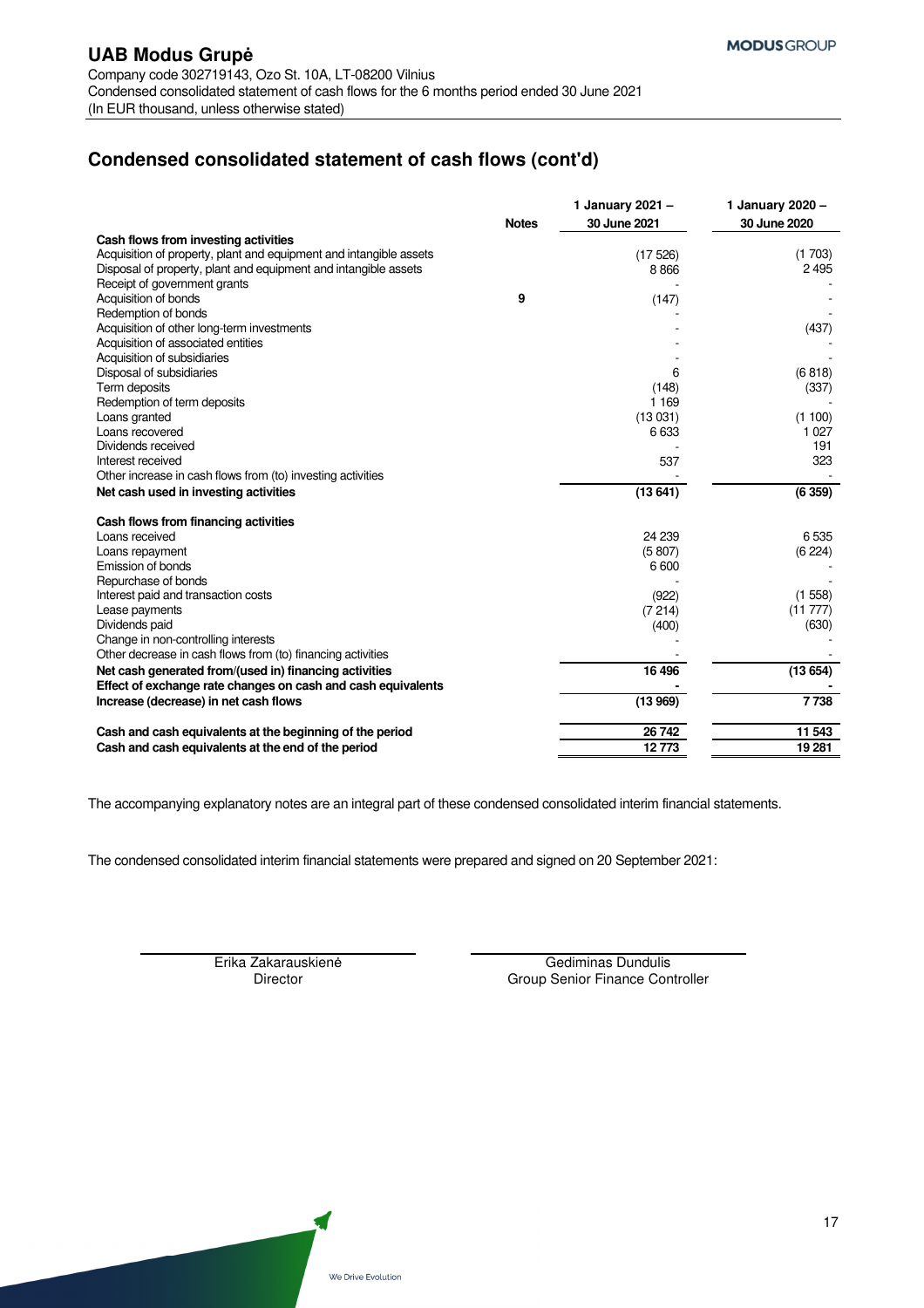# **Explanatory notes to the condensed consolidated interim financial statements**

### **1. Background information**

UAB Modus Grupė (hereinafter "the Company") is a joint stock company registered with the Register of Legal Entities on 30 January 2012 under the Law on Register of Companies of the Republic of Lithuania, company code 302719143, legal address: Ozo g. 10A, LT-08200 Vilnius. Activities of the company – consulting management activities.

The ultimate parent company is MG NL Holding B.V., legal address Fred. Roeskestraat 115, 1076 EE, Amsterdam, the Netherlands, company code: 58978976. Activities of the company – consulting on business management and other issues.

The Group consists of the Company and its 8 subsidiaries (31 December 2020 – 8), 40 secondary subsidiaries (31 December 2020 – 41), and 1 associated company (31 December 2020 – 1).

#### Sales of the Group companies

On 1 January 2020, Modus Energy International B.V. issued 176 shares of class B, which all were acquired by UAB Modus Grupė in exchange disposing 100% shares of AB Modus Energy i.e. 100% of shares of AB Modus Energy and its directly and indirectly controlled subsidiaries.

On 2 January 2020, the Group sold 60,100 ordinary uncertificated shares of the subsidiary UAB Nekilnojamojo turto nuoma with the nominal value of EUR 25 each, i.e. sold 100% of shares of UAB Nekilnojamojo turto nuoma and its directly controlled subsidiary.

Acquisition/establishment of Group companies

On 23 of February, 2021, UAB Luxury Automotive Services 1 and UAB Luxury Automotive Services 2 were established; their 100 per cent of shares is owned by UAB Inter Krasta Luxury.

Other general information

In the first half of 2021, the average number of employees at the Group was 501 (in the first half of 2020 – 498 employees).

### **2. Basis of preparation**

These condensed consolidated interim financial statements (hereinafter – financial statements) have been prepared in accordance with International Accounting Standard 34 "Interim Financial Reporting" (hereinafter – IAS 34).

These financial statements do not contain all the explanatory notes that are mandatory in the annual consolidated financial statements and should therefore be read in conjunction with the Group's annual consolidated financial statements for the year ended 31 December 2020, prepared in accordance with International Financial Reporting Standards (IFRS) as adopted by the European Union (EU).

The financial statements are prepared under the assumption that in the near future the Group will continue as a going concern.

The financial statements have been prepared on the acquisition cost basis, except for property, plant and equipment – the asset groups of buildings and pipes as well as machinery and equipment of the solar and biogas power plants at a revalued value, the investment property – the group of buildings at fair value, and the investments at fair value.

All amounts in these financial statements are presented in the legal currency of Lithuania – the euro (EUR). The financial statements are presented in thousands of euros, unless otherwise stated.

The Group's management prepared and signed these financial statements on 20 September 2021.

Financial statements for the six months period ended 30 June 2021 and 30 June 2020 were not audited. Financial statements for the year ended 31 December 2020 were audited by an independent auditor UAB KPMG Baltics.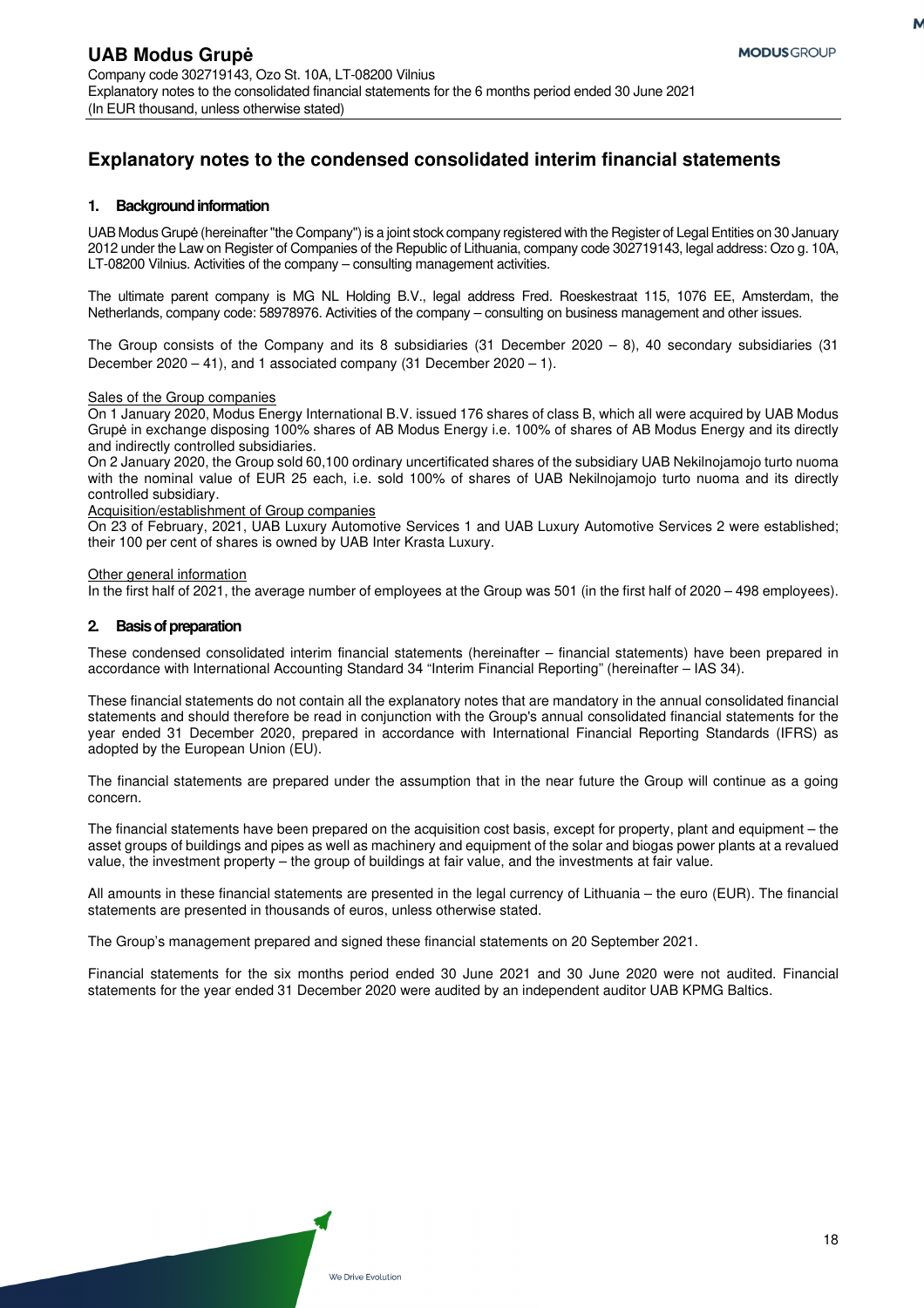M

### **3. Use of estimates in the preparation of financial statements**

The preparation of these condensed consolidated interim financial statements (hereinafter – financial statements) requires management to make judgements, estimates and assumptions that affect the reported amounts of assets, liabilities, income and costs and contingencies. Future events may cause the assumptions used in arriving at the estimates to change.

Significant management judgments in applying the Group's accounting policies and significant areas in which estimates are used were the same as those presented and described in the Group's financial statements for the year ended 31 December 2020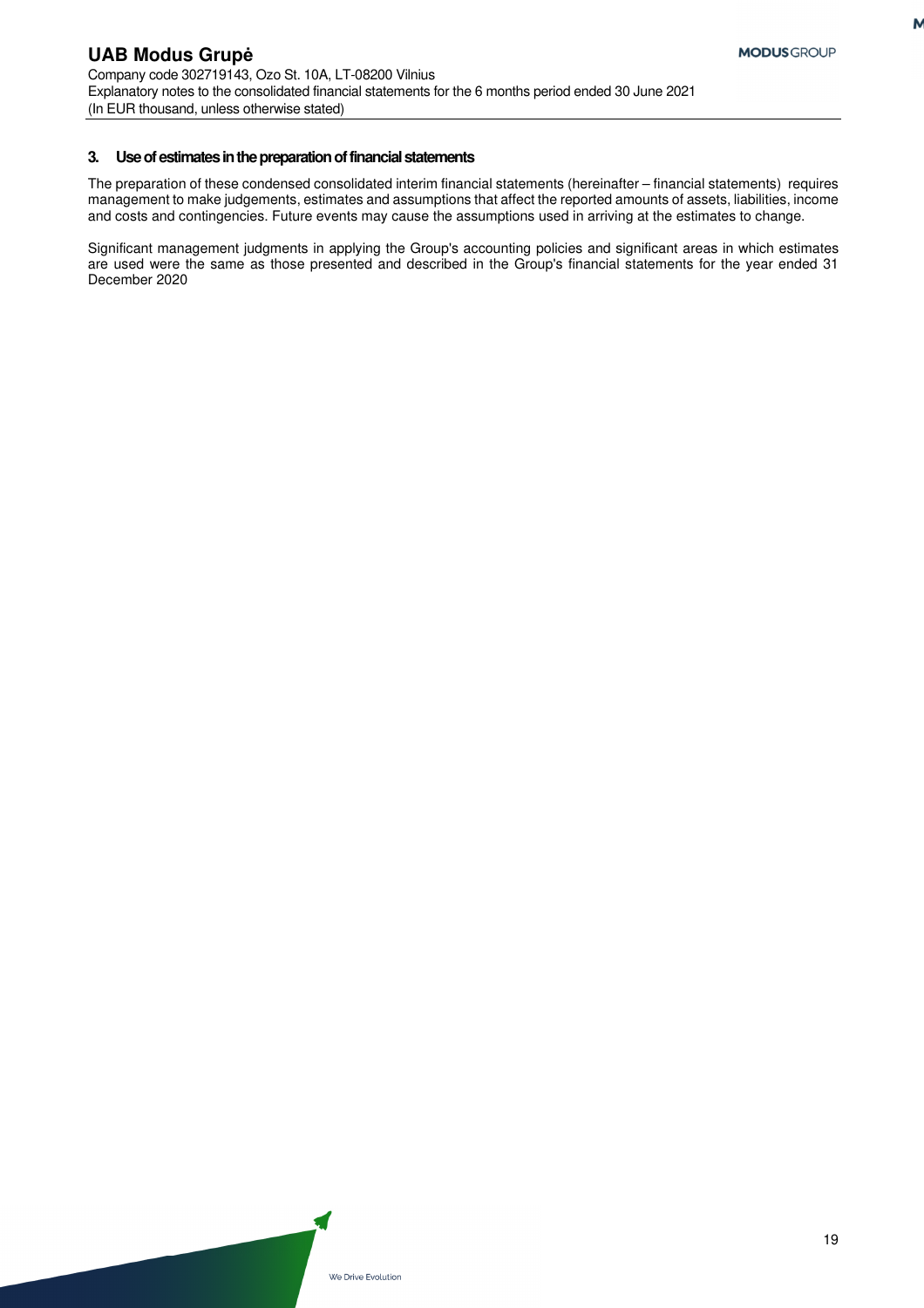Company code 302719143, Ozo St. 10A, LT-08200 Vilnius Explanatory notes to the consolidated financial statements for the 6 months period ended 30 June 2021 (In EUR thousand, unless otherwise stated)

### **4. Property, plant and equipment and investment property**

Property, plant and equipment of the Group comprised:

|                                                                                  | Land           | <b>Buildings and</b><br>pipelines | <b>Structures</b> | <b>Machinery and</b><br>equipment of solar<br>and biogas power<br>plants | Other machinery<br>and equipment | Vehicles       | Other equipment,<br>fittings and tools | <b>Prepayments and</b><br>construction in<br>progress | Total             |
|----------------------------------------------------------------------------------|----------------|-----------------------------------|-------------------|--------------------------------------------------------------------------|----------------------------------|----------------|----------------------------------------|-------------------------------------------------------|-------------------|
| <b>Acquisition cost</b><br>As at 31 December 2019                                | 483            | 35 151                            | 11973             | 48 459                                                                   | 3056                             | 35 773         | 7756                                   | 2 0 4 9                                               | 144 700           |
| Acquisition of a property $(+)$                                                  | 31             |                                   | 4 6 0 3           |                                                                          | 843                              | 12 540         | 1 1 9 9                                | 639                                                   | 19855             |
| Revaluation (+)                                                                  |                | (350)                             |                   |                                                                          |                                  |                |                                        |                                                       | (350)             |
| Disposal of subsidiaries (-)<br>Effect of foreign currency translation $(+ / -)$ | (274)          | (21902)                           | (916)             | (48196)                                                                  | (490)                            | (641)<br>(181) | (1512)<br>(1)                          | (1060)<br>(112)                                       | (74991)<br>(294)  |
| Disposals and write-offs (-)                                                     |                |                                   | (476)             |                                                                          | (32)                             | (17546)        | (387)                                  | (197)                                                 | (18638)           |
| Reclassifications $(+ / -)$                                                      |                |                                   | 166               |                                                                          | 177                              |                | (343)                                  |                                                       |                   |
| Transfers to assets held for sale (-)                                            |                |                                   |                   |                                                                          |                                  |                |                                        | (360)                                                 | (360)             |
| As at 31 December 2020                                                           | 240            | 12899                             | 15 350            | 263                                                                      | 3554                             | 29 945         | 6712                                   | 959                                                   | 69 922            |
| Acquisition of a property $(+)$<br>Revaluation (+)                               |                |                                   | 1 3 9 8           |                                                                          | 28                               | 20 751         | 623                                    | 320                                                   | 23 120            |
| Disposal of subsidiaries (-)                                                     |                |                                   |                   |                                                                          |                                  |                |                                        | (29)                                                  | (29)              |
| Effect of foreign currency translation $(+ / -)$                                 |                |                                   |                   |                                                                          |                                  | 9              |                                        |                                                       |                   |
| Disposals and write-offs (-)                                                     | (4)            |                                   | (2650)            |                                                                          |                                  | (9748)         | (42)                                   | (204)                                                 | (12648)           |
| Reclassifications $(+ / -)$                                                      |                |                                   | 486               |                                                                          | (9)                              |                | 9                                      | (486)                                                 |                   |
| Transfers to assets held for sale (-)                                            |                |                                   |                   |                                                                          |                                  |                |                                        |                                                       |                   |
| As at 30 June 2021                                                               | 236            | 12899                             | 14 5 84           | 263                                                                      | 3573                             | 40 957         | 7302                                   | 560                                                   | 80 374            |
| <b>Accumulated depreciation</b>                                                  |                |                                   |                   |                                                                          |                                  |                |                                        |                                                       |                   |
| As at 31 December 2019                                                           | (183)          | (182)                             | (2853)            | (753)                                                                    | (2297)                           | (4437)         | (4038)                                 |                                                       | (14743)           |
| Depreciation for the period (-)<br>Disposal of subsidiaries (-)                  | (14)<br>125    | (495)<br>180                      | (1473)<br>557     | (23)<br>752                                                              | (179)<br>173                     | (5404)<br>78   | (722)<br>306                           |                                                       | (8310)<br>2 1 7 1 |
| Effect of foreign currency translation $(+/-)$                                   |                |                                   |                   |                                                                          |                                  | 26             |                                        |                                                       | 26                |
| Disposals and write-offs (-)                                                     |                |                                   | 157               |                                                                          | 3                                | 4 0 7 3        | 306                                    |                                                       | 4 5 3 9           |
| Reclassifications $(+ / -)$                                                      |                |                                   | (24)              |                                                                          | (167)                            |                | 191                                    |                                                       |                   |
| As at 31 December 2020                                                           | (72)           | (497)                             | (3636)            | (24)                                                                     | (2467)                           | (5664)         | (3957)                                 |                                                       | (16317)           |
| Depreciation for the period (-)                                                  | (7)            | (241)                             | (758)             | (12)                                                                     | (134)                            | (2309)         | (347)                                  |                                                       | (3808)            |
| Disposal of subsidiaries (+)<br>Effect of foreign currency translation $(+ / -)$ |                |                                   |                   |                                                                          |                                  | (2)            |                                        |                                                       |                   |
| Disposals and write-offs $(+)$                                                   | $\overline{4}$ |                                   | 1 5 5 3           |                                                                          |                                  | 2181           | 20                                     |                                                       | $(2)$<br>3 758    |
| Reclassifications $(+ / -)$                                                      |                |                                   |                   |                                                                          |                                  |                |                                        |                                                       |                   |
| As at 30 June 2021                                                               | (75)           | (738)                             | (2841)            | (36)                                                                     | (2601)                           | (5794)         | (4284)                                 |                                                       | (16369)           |
| Impairment                                                                       |                |                                   |                   |                                                                          |                                  |                |                                        |                                                       |                   |
| As at 31 December 2019                                                           |                |                                   |                   |                                                                          |                                  |                | (774)                                  |                                                       | (774)             |
| Impairment for the year (-)                                                      |                |                                   |                   |                                                                          |                                  |                |                                        |                                                       |                   |
| Disposals and write-offs $(+)$                                                   |                |                                   |                   |                                                                          |                                  |                |                                        |                                                       |                   |
| As at 31 December 2020                                                           |                |                                   |                   |                                                                          |                                  |                | (774)                                  |                                                       | (774)             |
| Impairment for the year (-)                                                      |                |                                   |                   |                                                                          |                                  | (17)           |                                        |                                                       | (17)              |
| Disposals and write-offs $(+)$                                                   |                |                                   |                   |                                                                          |                                  |                |                                        |                                                       |                   |
| As at 30 June 2021                                                               |                |                                   |                   |                                                                          |                                  | (17)           | (774)                                  |                                                       | (791)             |
| Carrying amount as at:                                                           |                |                                   |                   |                                                                          |                                  |                |                                        |                                                       |                   |
| As at 31 December 2020                                                           | 168            | 12 402                            | 11 714            | 239                                                                      | 1 0 8 7                          | 24 281         | 1981                                   | 959                                                   | 52 831            |
| As at 30 June 2021                                                               | 161            | 12 16 1                           | 11 743            | 227                                                                      | 972                              | 35 146         | 2 2 4 4                                | 560                                                   | 63 214            |

**MODUS GROUP**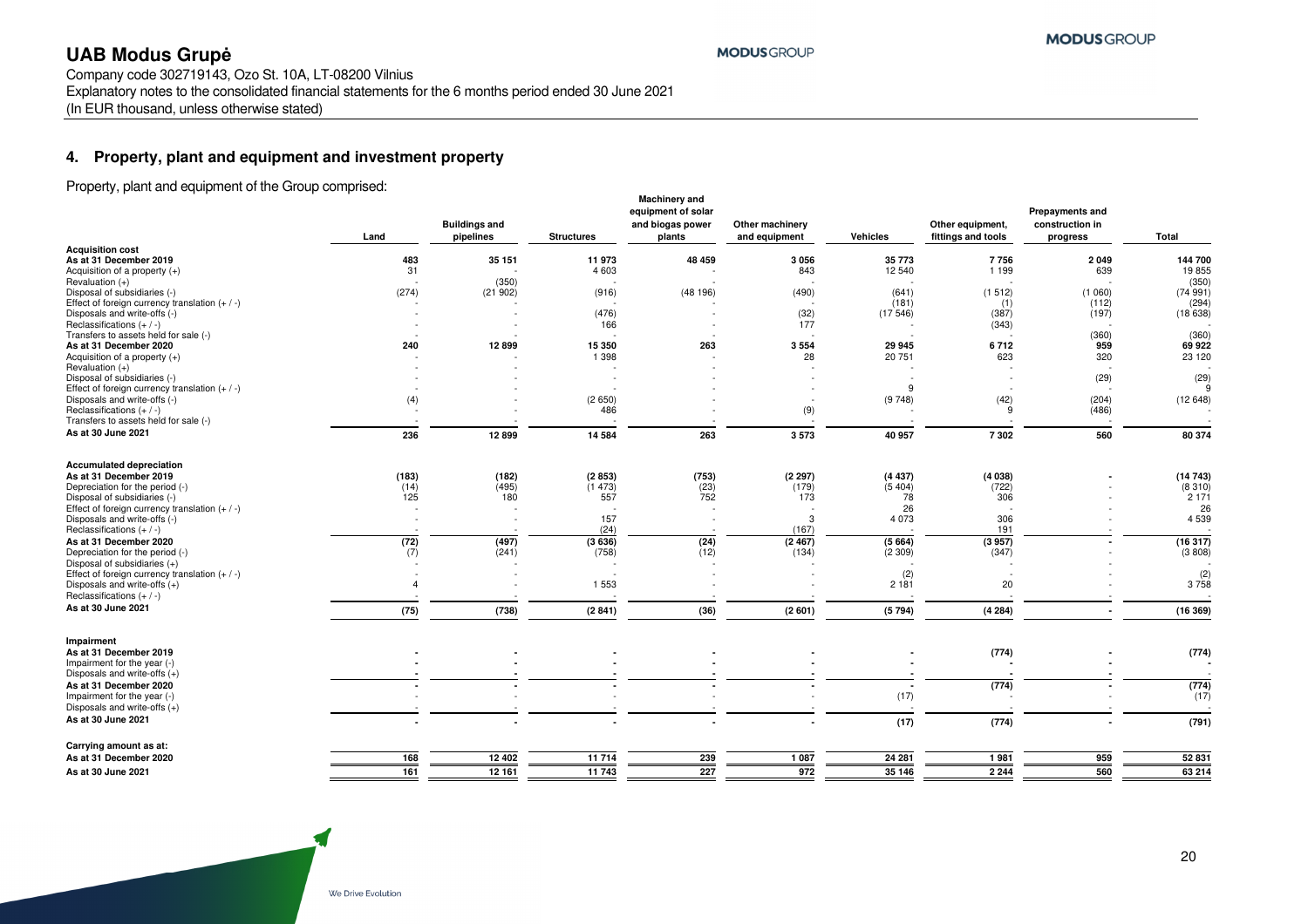### **4. Property, plant and equipment and investment property (cont'd)**

Investment property of the Group comprised the following:

|                                     | Land    | <b>Buildings</b> | Total   |
|-------------------------------------|---------|------------------|---------|
| <b>Acquisition cost</b>             |         |                  |         |
| As at 31 December 2019              | 3 3 0 1 | 2 788            | 6089    |
| Change in fair value $(+/-)$        |         | 880              | 880     |
| As at 31 December 2020              | 3 3 0 1 | 3668             | 6969    |
| Acquisitions $(+)$                  |         | 325              | 325     |
| Change in fair value $(+/-)$        |         |                  |         |
| As at 30 June 2021                  | 3 3 0 1 | 3993             | 7 294   |
| <b>Accumulated depreciation</b>     |         |                  |         |
| As at 31 December 2019              |         |                  |         |
| Depreciation for the period (-)     |         |                  |         |
| As at 31 December 2020              |         |                  |         |
| Depreciation for the period (-)     |         |                  |         |
| As at 30 June 2021                  |         |                  |         |
| <b>Impairment</b>                   |         |                  |         |
| As at 31 December 2019              | (1 223) |                  | (1 223) |
| Impairment for the period $(+ / -)$ | 804     |                  | 804     |
| As at 31 December 2020              | (419)   |                  | (419)   |
| Impairment for the period $(+ / -)$ |         |                  |         |
| As at 30 June 2021                  | (419)   |                  | (419)   |
| Carrying amount as at:              |         |                  |         |
| As at 31 December 2020              | 2882    | 3668             | 6 5 5 0 |
| As at 30 June 2021                  | 2882    | 3993             | 6875    |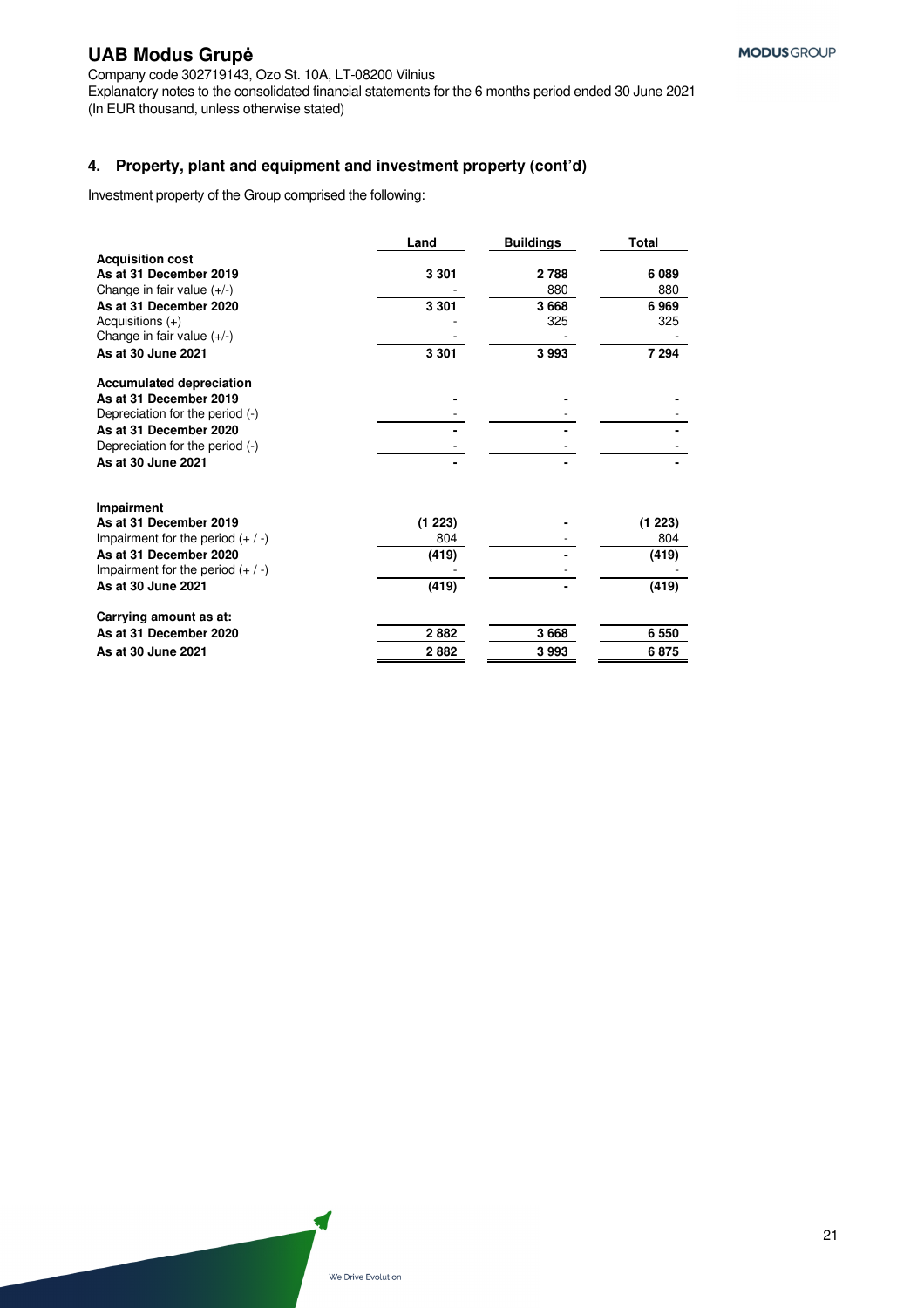### **5. Intangible assets**

Intangible assets of the Group comprised the following:

|                                                  | Goodwill        | <b>Software</b> | <b>Concessions</b><br>trademarks<br>and similar<br>rights | Other<br>intangible<br>assets | <b>Advances paid</b> | <b>Total</b> |
|--------------------------------------------------|-----------------|-----------------|-----------------------------------------------------------|-------------------------------|----------------------|--------------|
| <b>Acquisition cost</b>                          |                 |                 |                                                           |                               |                      |              |
| As at 31 December 2019                           | 125             | 2769            | 73                                                        | 431                           | $\mathbf{2}$         | 3 4 0 0      |
| Acquisitions $(+)$                               |                 | 1 0 9 9         | 13                                                        | 158                           | 36                   | 1 306        |
| Disposal of subsidiaries (-)                     | (98)            | (45)            | (16)                                                      | (40)                          |                      | (199)        |
| Effect of foreign currency translation $(+ / -)$ |                 |                 | (2)                                                       | (1)                           |                      | (3)          |
| Disposals and write-offs (-)                     |                 | (58)            |                                                           | (39)                          |                      | (97)         |
| Reclassifications $(+ / -)$                      |                 |                 |                                                           |                               | (2)                  | (2)          |
| As at 31 December 2020                           | $\overline{27}$ | 3765            | 68                                                        | 509                           | 36                   | 4 4 0 5      |
| Acquisitions $(+)$                               |                 | 566             | 21                                                        | 15                            |                      | 602          |
| Disposal of subsidiaries (-)                     |                 |                 |                                                           |                               |                      |              |
| Effect of foreign currency translation $(+ / -)$ |                 |                 |                                                           |                               |                      |              |
| Disposals and write-offs (-)                     |                 | (1)             |                                                           |                               |                      | (1)          |
| Reclassifications $(+ / -)$                      |                 |                 | 36                                                        |                               | (36)                 |              |
| As at 30 June 2021                               | $\overline{27}$ | 4 3 3 0         | 125                                                       | 524                           |                      | 5 0 0 6      |
| Amortisation                                     |                 |                 |                                                           |                               |                      |              |
| As at 31 December 2019                           |                 | (797)           | (35)                                                      | (129)                         |                      | (961)        |
| Amortisation charge for the period (-)           |                 | (725)           | (13)                                                      | (107)                         |                      | (845)        |
| Disposal of subsidiaries $(+)$                   |                 | 24              | 5                                                         | 17                            |                      | 46           |
| Effect of foreign currency translation $(+ / -)$ |                 |                 |                                                           |                               |                      |              |
| Disposals and write-offs $(+)$                   |                 | 35              |                                                           | 39                            |                      | 74           |
| Reclassifications $(+ / -)$                      |                 | (6)             |                                                           | 6                             |                      |              |
| As at 31 December 2020                           |                 | (1469)          | (43)                                                      | (174)                         |                      | (1686)       |
| Amortisation charge for the period (-)           |                 | (375)           | (8)                                                       | (70)                          |                      | (453)        |
| Disposal of subsidiaries $(+)$                   |                 |                 |                                                           |                               |                      |              |
| Effect of foreign currency translation $(+ / -)$ |                 |                 |                                                           |                               |                      |              |
| Disposals and write-offs $(+)$                   |                 |                 |                                                           |                               |                      |              |
| Reclassifications $(+ / -)$                      |                 |                 |                                                           |                               |                      |              |
| As at 30 June 2021                               |                 | (1844)          | (51)                                                      | (244)                         |                      | (2139)       |
| Carrying amount as at:                           |                 |                 |                                                           |                               |                      |              |
| As at 31 December 2020                           | 27              | 2 2 9 6         | 25                                                        | 335                           | 36                   | 2719         |
| As at 30 June 2021                               | $\overline{27}$ | 2486            | 74                                                        | 280                           |                      | 2867         |
|                                                  |                 |                 |                                                           |                               |                      |              |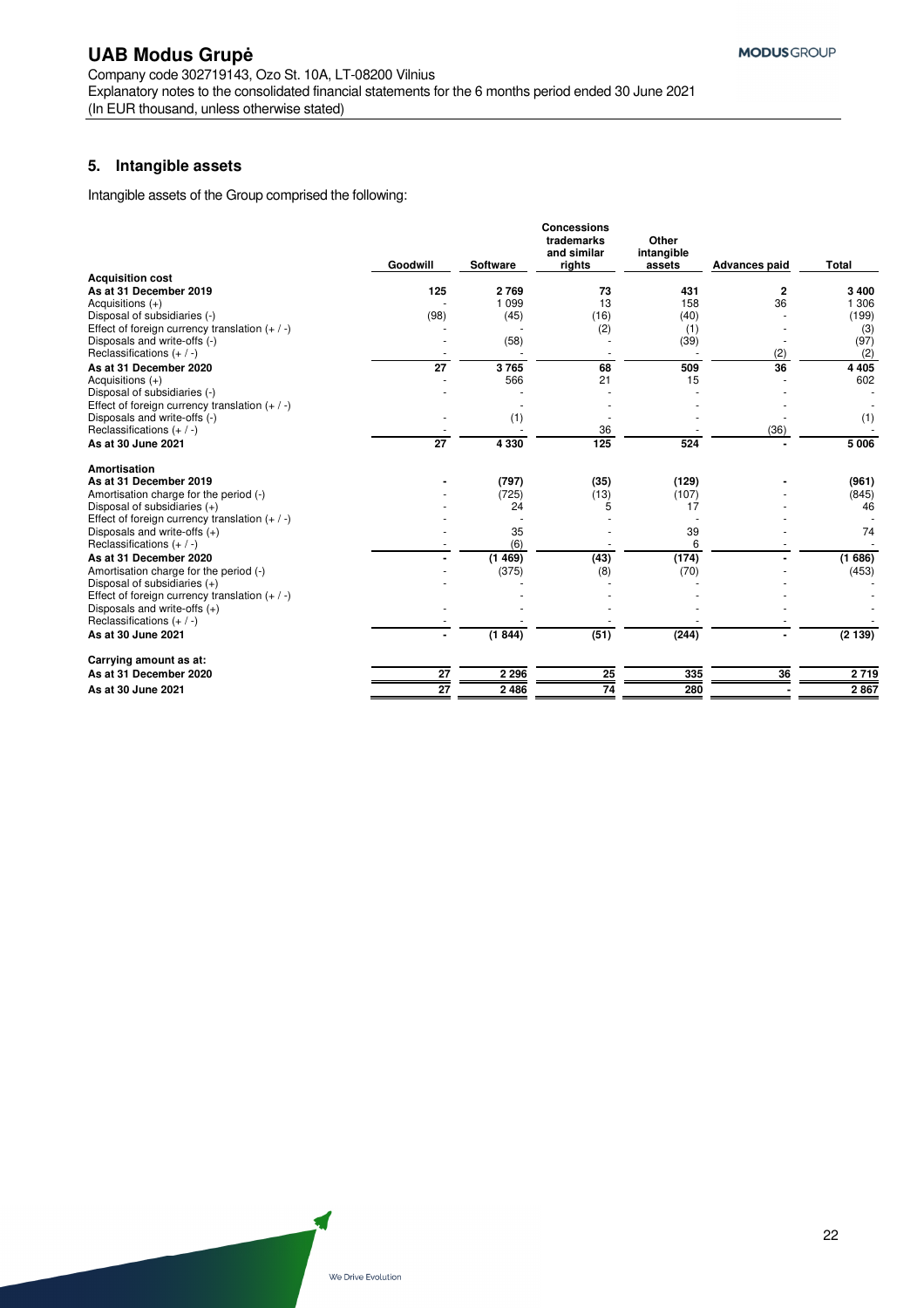### **6. Loans granted and term deposits**

The Group's long-term loans granted and term deposits comprised the following:

|                                                                    | 30 June<br>2021    | <b>30 December</b><br>2020 |
|--------------------------------------------------------------------|--------------------|----------------------------|
| Loans to related parties (Note 23)<br>Loans to other entities      | 6015<br>738        | 15                         |
| Accrued interest receivable from other entities                    | -61                |                            |
| Less: impairment (from other entities)                             | 6814<br>(649)      | 15                         |
| Total loans granted                                                | 6 1 6 5            | 15                         |
| Non-current term deposits and accrued interest receivable<br>Total | 3 0 0 0<br>9 1 6 5 | 4 0 0 0<br>4015            |

Short-term loans granted by the Group and term deposits comprised the following:

|                                                            | 30 June<br>2021 | <b>30 December</b><br>2020 |
|------------------------------------------------------------|-----------------|----------------------------|
| Loans to related parties (Note 23)                         | 40 4 86         | 40 507                     |
| Accrued interest receivable from related parties (Note 23) | 2577            | 2633                       |
| Loans to other entities                                    | 150             |                            |
| Accrued interest receivable from other entities            |                 |                            |
|                                                            | 43 215          | 43 140                     |
| Less: impairment (from related parties, Note 23)           | (4363)          | (4328)                     |
| Less: impairment (from other companies)                    | (151)           |                            |
| Total loans granted                                        | 38701           | 38 812                     |
| Current term deposits and accrued interest receivable      | 513             | 533                        |
| Total                                                      | 39 214          | 39 345                     |
|                                                            |                 |                            |

### **7. Trade and other receivables**

The Group's trade and other receivables comprised the following:

|                                                                           | 30 June<br>2021 | 30 December<br>2020 |
|---------------------------------------------------------------------------|-----------------|---------------------|
| Trade receivables                                                         | 7675            | 4 8 2 3             |
| Receivable finance lease amounts                                          | 1 716           | 2 3 9 7             |
| Receivables from related parties (Note 23)                                | 25 610          | 17054               |
|                                                                           | 35 001          | 24 274              |
| Less: impairment allowance for receivables                                | (743)           | (721)               |
| Less: impairment allowance for receivables from related parties (Note 23) | (866)           | (866)               |
| Trade receivables, net                                                    | 33 392          | 22 687              |
| Receivable VAT                                                            | 2 3 1 0         | 2 2 5 5             |
| Overpayment of other taxes and prepaid taxes                              | 1 184           | 822                 |
| Collaterals and other receivables                                         | 622             | 1 281               |
|                                                                           | 4 1 1 6         | 4 3 5 8             |
| Less: non-current finance lease receivables                               | (1353)          | (1598)              |
| Less: other non-current receivables                                       |                 |                     |
| Other receivables, net                                                    | 2763            | 2760                |
| Total                                                                     | 36 155          | 25 447              |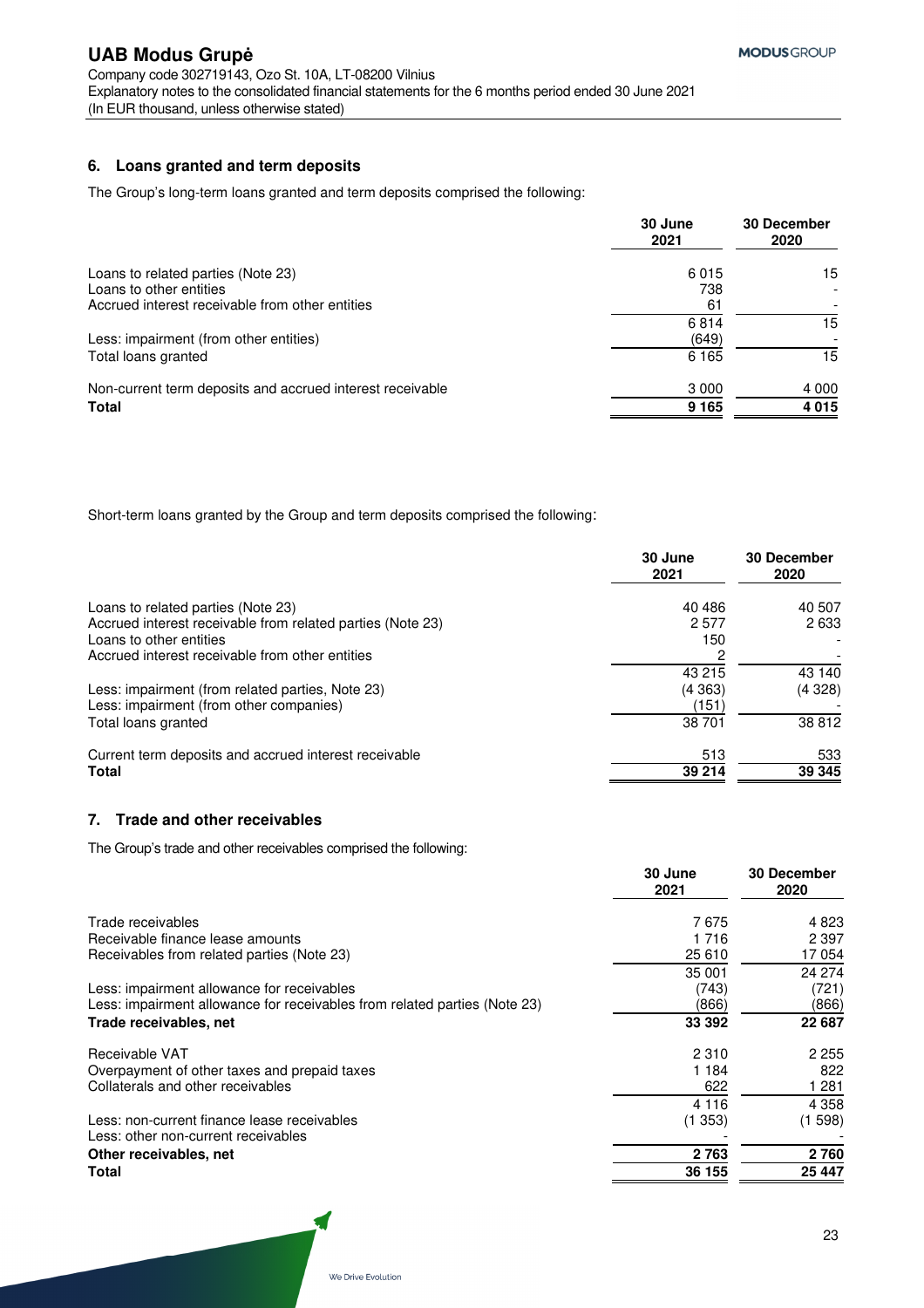### **8. Inventories**

The Group's inventories comprised:

|                                           | 30 June<br>2021 | 31 December<br>2020 |
|-------------------------------------------|-----------------|---------------------|
| Goods for resale                          | 47729           | 89 751              |
| Less: write-down to net realisable vallue | (1304)          | (1 304)             |
| Goods for resale                          | 46 4 25         | 88 447              |
| Raw materials, materials and consumables  | 147             | 243                 |
| Unfinished goods and work in progress     | 34              | 417                 |
| Iš viso                                   | 46 606          | 89 107              |

### **9. Other investments**

Other long-term investments of the Group comprised the following:

1) Investments in associates, accounted for using equity method:

|                                 | 30 June<br>2021 | 31 December<br>2020 |
|---------------------------------|-----------------|---------------------|
| Modus Energy International B.V. | 74 620          | 70 339              |
| Total                           | 74 620          | 70 339              |

Changes in the Group's investments in associates, stated at equity method, during the year were the follows:

|                                                                      | 30 June<br>2021 | 31 December<br>2020 |
|----------------------------------------------------------------------|-----------------|---------------------|
| The Group's investments in associates at the beginning of the period | 70 339          | 368                 |
| Investments acquired during the period                               | -               | 80 900              |
| Increase (decrease) due to sale of subsidiaries                      |                 | (368)               |
| Increase (decrease) due to share of net profit (loss)                | 4 281           | (10 561)            |
| The Group's investments in associates at the end of the period       | 74 620          | 70 339              |

2) Non-equity securities:

|                             | 30 June<br>2021 | 31 December<br>2020 |
|-----------------------------|-----------------|---------------------|
| <b>Bonds</b>                | 15 0 26         | 14 879              |
| Accrued receivable interest | 359             | 910                 |
| <b>Total</b>                | 16 385          | 15789               |

### 3) Investments in shares:

|                                        | 30 June<br>2021 | 31 December<br>2020 |
|----------------------------------------|-----------------|---------------------|
| UAB Parkdema                           | 1950            | 950                 |
| Air Lituanica Club - 2% of shares      | 25              | 25                  |
| Wise Guys Batch 9 OU - 1.18% of shares | 5               | 5                   |
| Other                                  | ⌒               | 2                   |
| <b>Total</b>                           | 1982            | 982                 |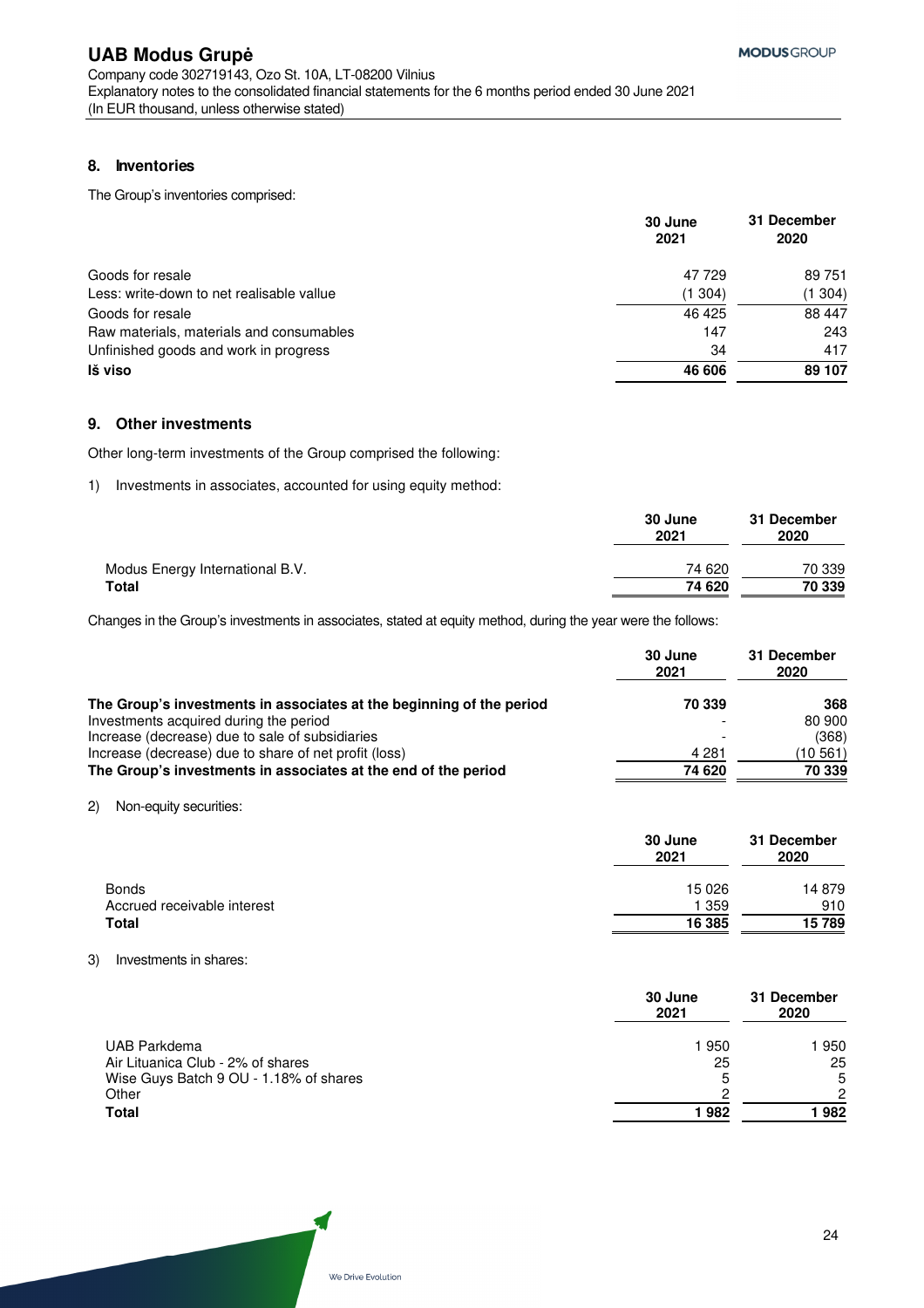### **9. Other investments (cont'd)**

4) Investments in investment units:

|                                                                   | 30 June<br>2021 | 31 December<br>2020 |
|-------------------------------------------------------------------|-----------------|---------------------|
| Investment units of Stichting First Energie Fonds                 | 2 1 9 5         | 2 1 9 5             |
| Investment units of Modus Renewable Energy Lithuanian Investments | 1 701           | 1701                |
| Investment units of Modus Poland Solar Fund I                     | 800             | 800                 |
| <b>Total</b>                                                      | 4696            | 4696                |
| Total $(1+2+3+4)$                                                 | 97 683          | 92 806              |

### **10. Prepayments, deferred costs and accrued income**

The Group's prepayments, deferred costs and accrued income comprised the following:

|                                          | 30 June<br>2021 | 31 December<br>2020 |
|------------------------------------------|-----------------|---------------------|
| Prepayments                              | 7 7 9 1         | 2 3 2 3             |
| Accrued income                           | 5012            | 829                 |
| Deferred costs                           | 827             | 567                 |
| Prepayments to related parties (Note 23) | 22              | 20                  |
| <b>Total</b>                             | 13 652          | 3739                |

### **11. Equity**

#### Authorised capital

As at 30 June 2021 and 31 December 2020, the Company's authorised capital comprised 79,102,700 ordinary shares with the nominal value of EUR 0.29 each. All the shares are fully paid in.

As at 30 June 2021 and 31 December 2020, the Group's shareholders were as follows:

|                    | Number of<br>shares<br>2020 | Number of<br>shares<br>2019 | Ownership<br>interest (%) | <b>Shares with</b><br>voting rights (%) |
|--------------------|-----------------------------|-----------------------------|---------------------------|-----------------------------------------|
| MG NL holding B.V. | 79.102.700                  | 79.102.700                  | 100%                      | 100%                                    |
| <b>Total</b>       | 79,102,700                  | 79,102,700                  | 100%                      | 100%                                    |

#### Share premium

Share premium was recognised as a difference between the emission price and the nominal value of the shares.

Legal reserve

Legal reserve is a compulsory reserve under Lithuanian legislation. Annual contributions of at least 5 per cent of the net profit must be allocated to the reserve up to the extent equal to 10 per cent of the authorised capital. The reserve can only be used to cover future losses.

#### Revaluation reserve

Revaluation reserve is an increase in the value of property, plant and equipment resulting from revaluation of assets. The reserve cannot be used to cover the losses. Changes in the revaluation reserve are presented below.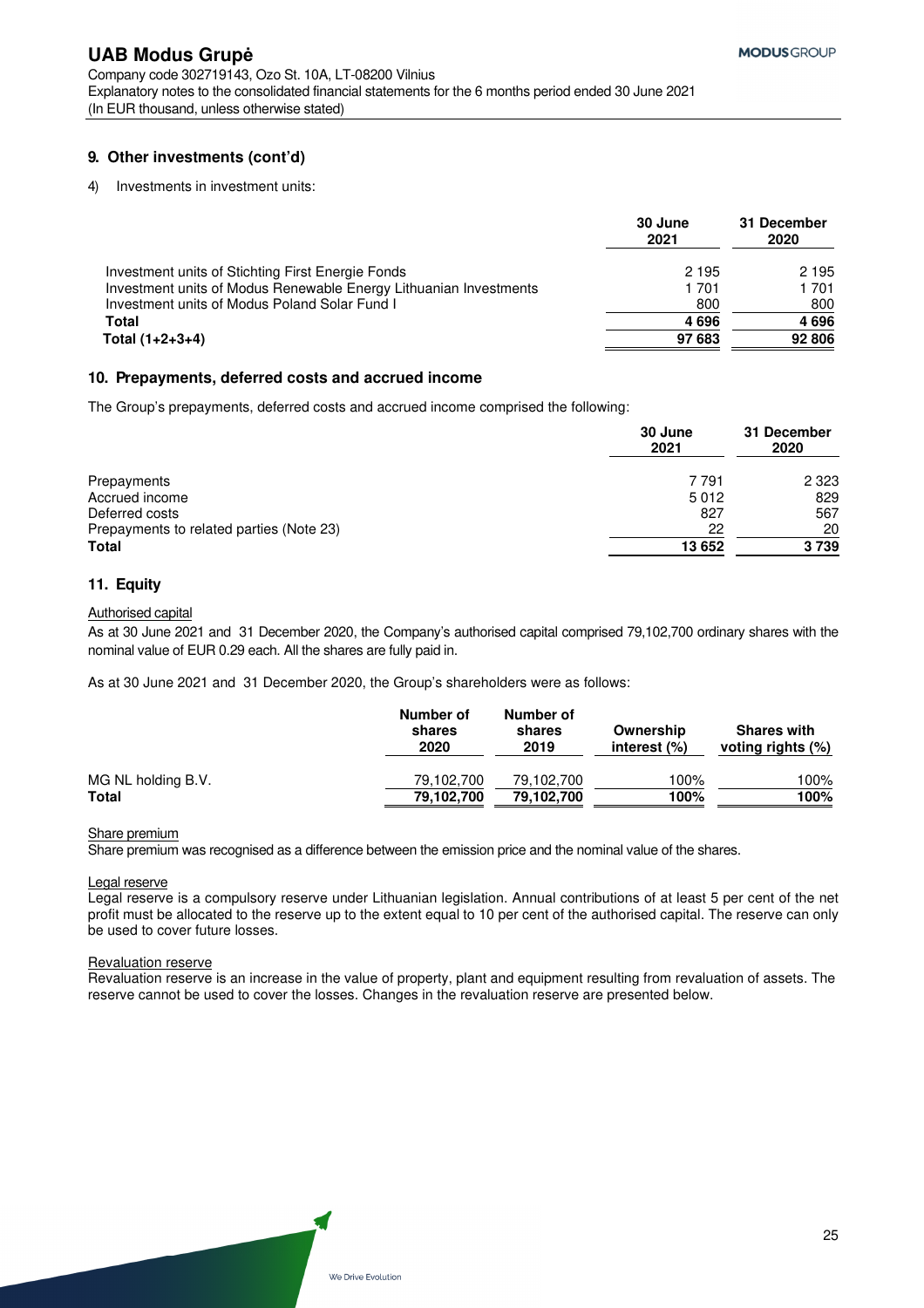### **12. Bank loans and lease liabilities**

Bank loans and lease liabilities of the Group comprised the following:

|                                                           | 30 June<br>2021 | 31 December<br>2020 |
|-----------------------------------------------------------|-----------------|---------------------|
| <b>Non-current</b>                                        |                 |                     |
| Bank loans and interest payable                           | 1 1 8 0         | 3 2 9 1             |
| Liabilities arising from derivative financial instruments |                 |                     |
| Lease liabilities                                         | 31 705          | 25 345              |
| Total non-current part                                    | 32 884          | 28 636              |
| Bank loans and interest payable                           | 11 174          | 5997                |
| Liabilities arising from derivative financial instruments |                 | 18                  |
| Lease liabilities                                         | 7700            | 14 675              |
| <b>Total current part</b>                                 | 18875           | 20 690              |
| <b>Total</b>                                              | 51 759          | 49 326              |

### **13. Other borrowings**

Other borrowings of the Group comprised the following:

|                                                                                                | 30 June<br>2021 | 31 December<br>2020 |
|------------------------------------------------------------------------------------------------|-----------------|---------------------|
| Long-term loans and accrued interest payable to related parties (Note 23)                      | 17032           | 12 659              |
| Debts under non-equity securities and accrued interest payable to related parties<br>(Note 23) | 5401            | 5 2 3 0             |
| Debts under non-equity securities and accrued interest payable                                 | 14 600          | 8 0 0 0             |
| Other borrowings                                                                               | 500             |                     |
| Total non-current part                                                                         | 37 533          | 25 8 89             |
| Debts under non-equity securities and accrued interest payable                                 | 45              | 31                  |
| Short-term loans and accrued interest payable to related parties (Note 23)                     | 6 2 7 1         | 92                  |
| Other borrowings                                                                               | 16 132          | 11 683              |
| <b>Total current part</b>                                                                      | 22 447          | 11 806              |
| <b>Total</b>                                                                                   | 59 980          | 37 695              |

### **14. Prepayments received, accrued liabilities and deferred income**

The Group's prepayments received, accrued liabilities and deferred income comprised the following:

| 30 June<br>2021                                          | 31 December<br>2020 |
|----------------------------------------------------------|---------------------|
| 12772<br>Advances received                               | 9 3 2 4             |
| 1018<br>Accrued expenses                                 | 1 2 8 1             |
| Prepayments received from related parties (Note X)<br>17 |                     |
| 320<br>Deferred income                                   | 331                 |
| 14 127<br><b>Total</b>                                   | 10936               |
| (15)<br>Less: non-current advances received              | (22)                |
| <b>Total</b><br>14 112                                   | 10914               |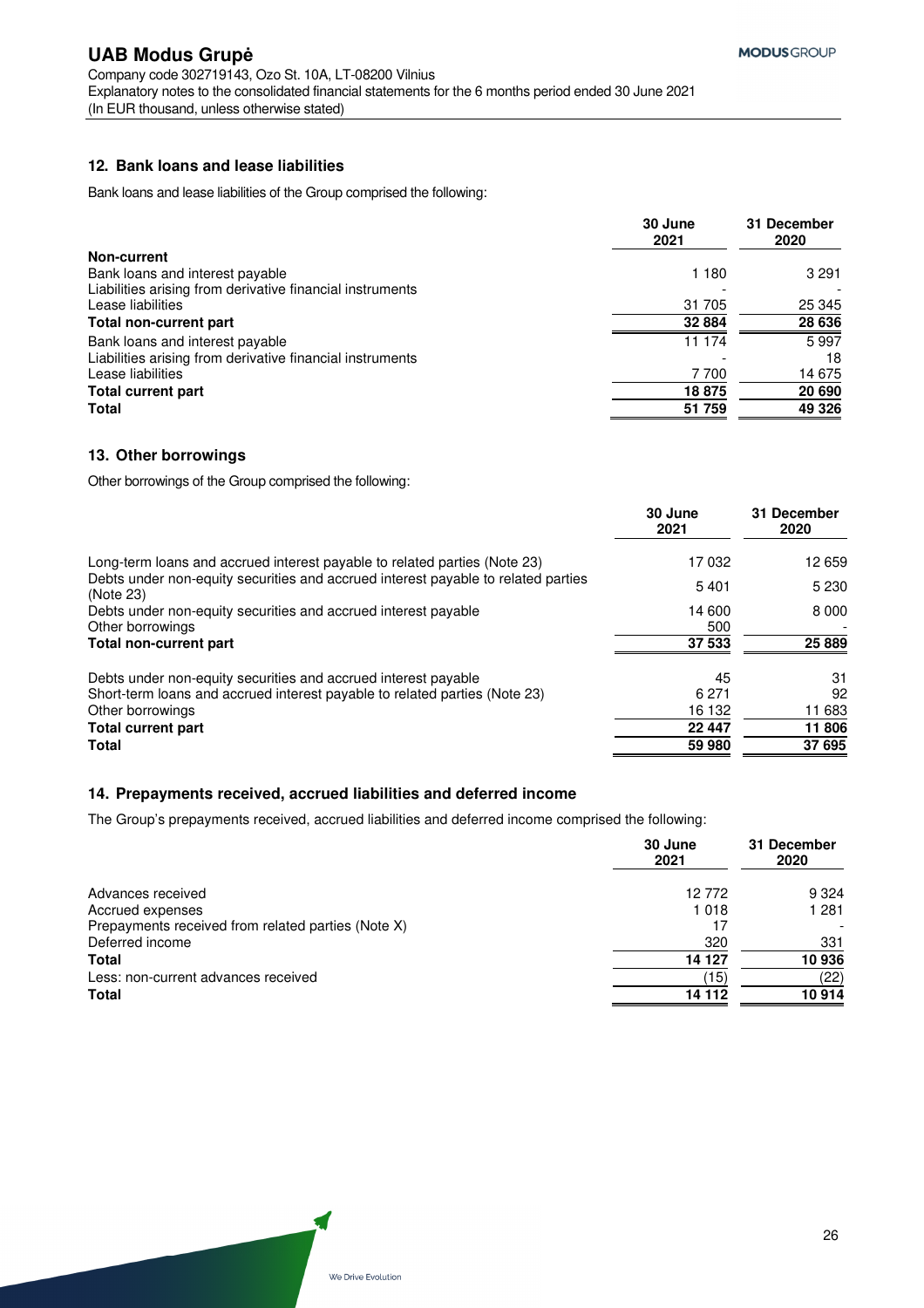### **15. Employment related liabilities**

The Group's liabilities related to employment relations comprised the following:

|                                       | 30 June<br>2021 | 31 December<br>2020 |
|---------------------------------------|-----------------|---------------------|
| Vacation reserve                      | 1 217           | 1 003               |
| Accrued annual bonuses                | 134             | 645                 |
| Payable remuneration                  | 827             | 855                 |
| Payable taxes related to remuneration | 895             | 385                 |
| Other employment related liabilities  | 4               |                     |
| <b>Total</b>                          | 3077            | 2889                |

### **16. Trade, other payables and current liabilities**

The Group's trade, other amounts payable and current liabilities comprised the following:

|                                                      | 30 June<br>2021 | 31 December<br>2020 |
|------------------------------------------------------|-----------------|---------------------|
| Trade payables                                       | 55 514          | 97 210              |
| Payable VAT                                          | 2654            | 10 992              |
| Trade payables to related parties (Note 23)          | 1 327           | 111                 |
| Other taxes payable (excluding corporate income tax) | 4918            | 8861                |
| Other amounts payable                                |                 | 5                   |
| <b>Total</b>                                         | 64 415          | 117 179             |
| Less: non-current trade payables                     | (14123)         | (13 236)            |
|                                                      | 50 292          | 103 943             |

### **17. Revenue**

In the following table, revenue from contracts with customers is disaggregated by primary geographical market, major products and service lines and timing of revenue recognition.

For the six months period ended 30 June, the Group's revenue comprised the following:

|                                 | 2021    | 2020    |
|---------------------------------|---------|---------|
| Primary geographic markets      |         |         |
| Lithuania                       | 151 833 | 122 565 |
| Latvia                          | 20867   | 15 060  |
| <b>Belarus</b>                  | 16989   | 19416   |
| Germany                         | 14 953  | 9419    |
| France                          | 13 086  | 1 0 5 3 |
| Belgium                         | 10 044  | 519     |
| Estonia                         | 9 1 3 3 | 4 9 5 9 |
| Austria                         | 2920    | 595     |
| Italy                           | 1812    | 1 4 3 9 |
| Other countries                 | 13 103  | 6492    |
| <b>Total</b>                    | 254 739 | 181 517 |
| Major product and service lines |         |         |
| Revenue from sale of cars       | 216 527 | 154 241 |
| Revenue from sale of parts      | 23 4 62 | 14 5 28 |
| Revenue from lease of cars      | 8435    | 7823    |
| Revenue from car service        | 3 0 0 0 | 2516    |
| Other                           | 3315    | 2 4 0 9 |
| <b>Total</b>                    | 254 739 | 181 517 |
| Timing of revenue recognition   |         |         |
| At a point of time              | 254 739 | 181 517 |
| Over a certain period           |         |         |
| Total                           | 254 739 | 181 517 |
|                                 |         | 27      |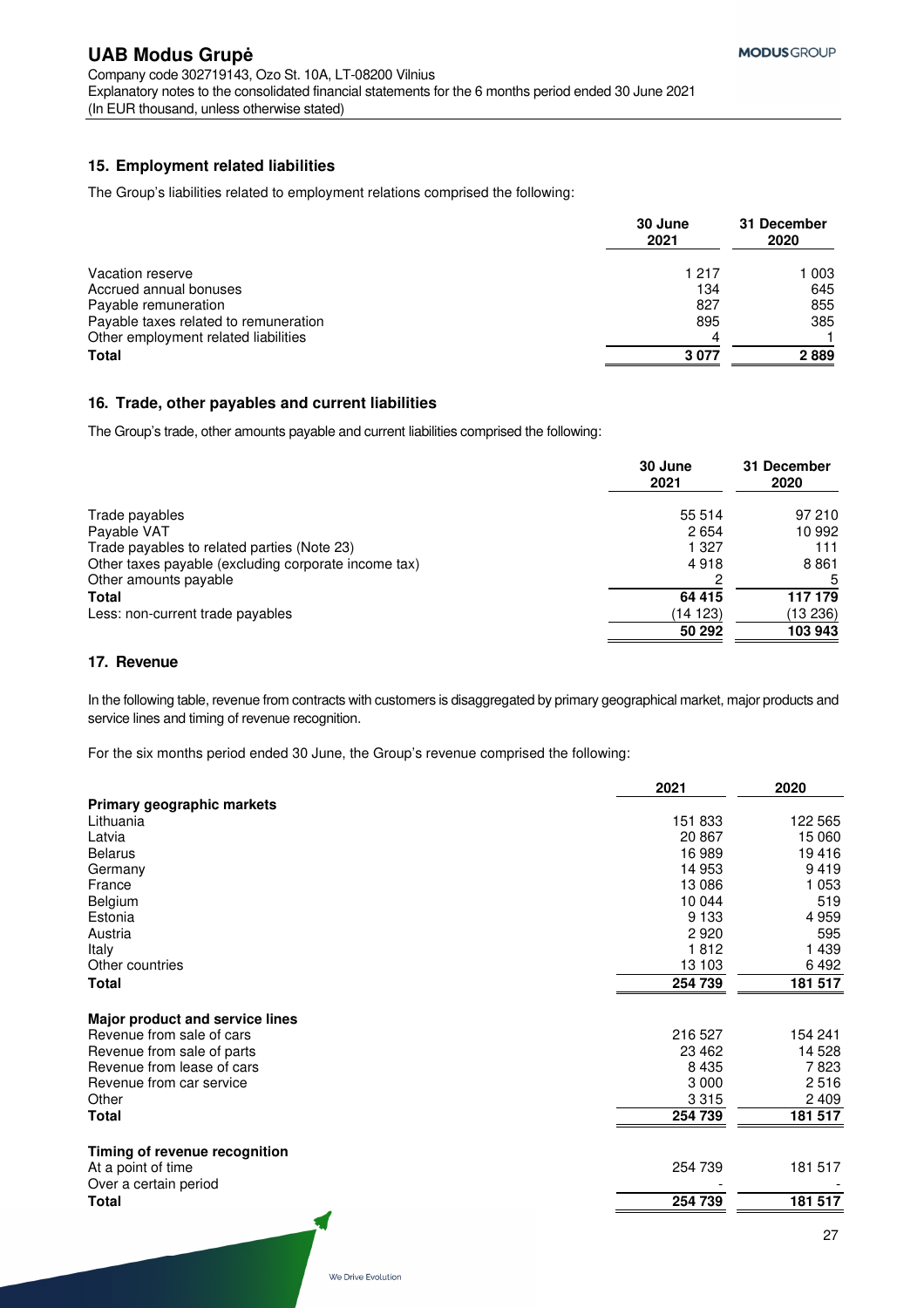### **18. Cost of sales**

For the six months period ended 30 June, the Group's cost of sales comprised the following:

|                                                        | 2021    | 2020    |
|--------------------------------------------------------|---------|---------|
| Cost of cars sold                                      | 202 991 | 144 571 |
| Costs of spare parts sold                              | 20 161  | 12 480  |
| Depreciation and amortisation                          | 2891    | 3 2 8 3 |
| Fuel                                                   | 1419    | 1564    |
| Repair and servicing costs of cars and other equipment | 1 165   | 1 2 1 5 |
| Salaries and related taxes                             | 1 1 1 5 | 2 0 3 1 |
| Other                                                  | 4816    | 4 2 1 6 |
| <b>Total</b>                                           | 234 558 | 169 360 |

### **19. Selling expenses**

For the six months period ended 30 June, selling expenses comprised the following:

|                                               | 2021    | 2020    |
|-----------------------------------------------|---------|---------|
| Salaries and related expenses                 | 3 1 9 9 | 2404    |
| Advertising and promotional costs             | 1088    | 949     |
| Transportation and short-term insurance costs | 194     | 96      |
| Warehousing costs                             | 133     | 86      |
| Legal and other consulting services           | 74      | 41      |
| Representation expenses                       | 57      | 152     |
| Fuel and short-term lease of cars             | 52      | 58      |
| Trainings and secondments                     | 34      | 50      |
| Depreciation and amortisation                 | 27      | 38      |
| Demo and display cars maintenance costs       | 23      | 61      |
| Other                                         | 445     | 293     |
| <b>Total</b>                                  | 5 3 2 6 | 4 2 2 8 |

### **20. Administrative expenses**

For the six months period ended 30 June, administrative expenses consisted of the following:

|                                                              | 2021  | 2020    |
|--------------------------------------------------------------|-------|---------|
| Salaries and related expenses                                | 2648  | 2 2 5 1 |
| Depreciation and amortisation                                | 1 267 | 225     |
| Legal and consulting expenses                                | 837   | 875     |
| Maintenance of premises, repair and maintenance of equipment | 369   | 290     |
| Accounting and audit expenses                                | 356   | 350     |
| IS lease and maintenance expenses                            | 267   | 363     |
| Write-down of inventories                                    | 261   | 452     |
| Taxes                                                        | 134   | 65      |
| Communication services                                       | 133   | 148     |
| Support                                                      | 108   | 94      |
| Fuel, car lease and maintenance                              | 74    | 71      |
| Bank charges                                                 | 57    | 187     |
| Other                                                        | 163   | 371     |
| Total                                                        | 6674  | 6742    |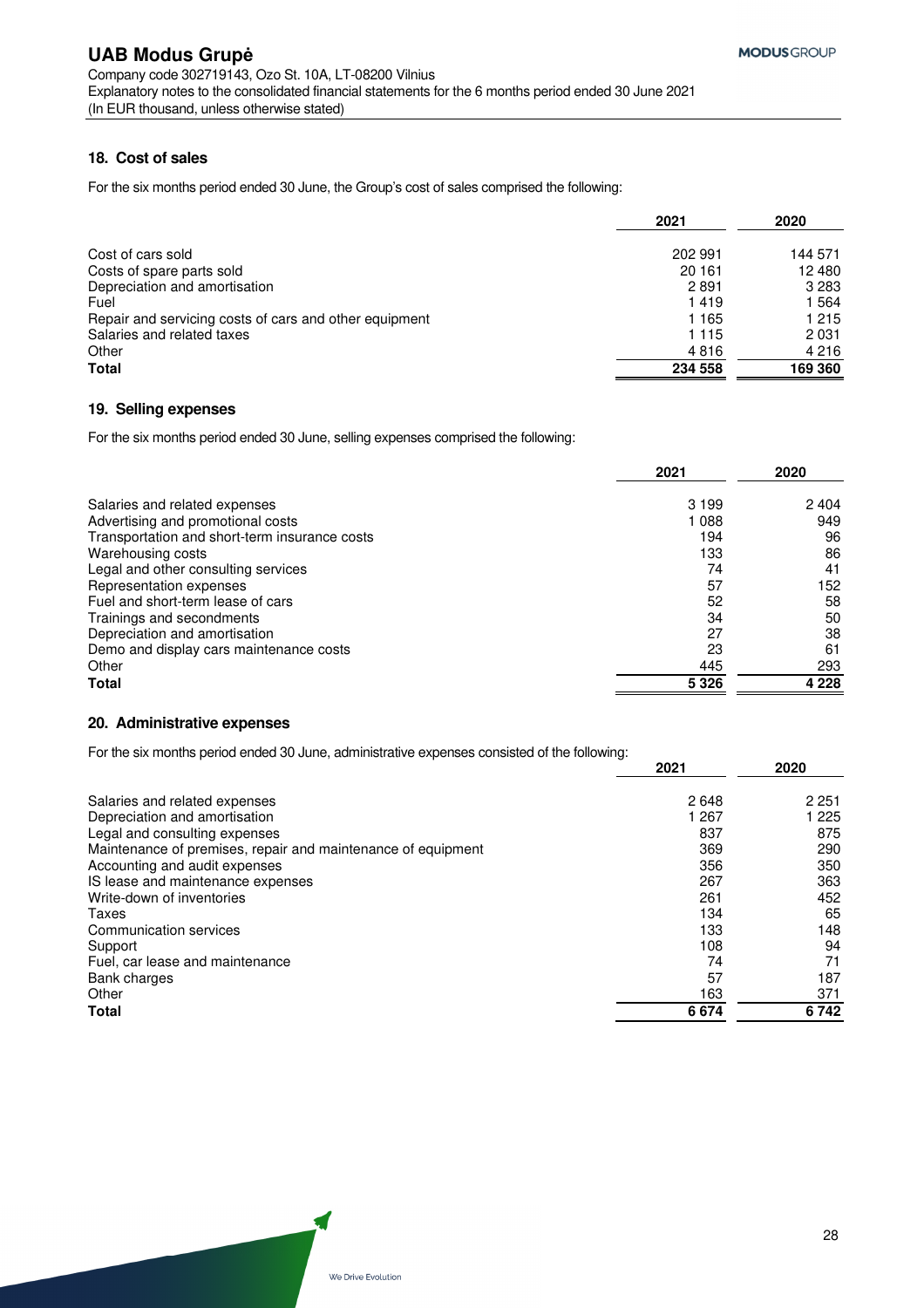### **21. Finance income and finance costs**

For the six months period ended 30 June, finance income (expenses) comprised the following:

|                                                        | 2021    | 2020       |
|--------------------------------------------------------|---------|------------|
| <b>FINANCE INCOME</b>                                  |         |            |
| Interest income                                        | 1 0 3 3 | 972        |
| Other income from financing and investing activities   | 558     | 205        |
|                                                        | 1591    | 1 1 7 7    |
| <b>FINANCE EXPENSES</b>                                |         |            |
| Interest expenses                                      | (1 803) | 727)<br>(1 |
| Impairment of loans granted                            | (1 928) | (108)      |
| Guarantee commitment fees and commissions              | (179)   | (75)       |
| Currency exchange loss                                 | (56)    | (21)       |
| Loss arising on derivative financial instruments       | (45)    |            |
| Fines and penalties                                    | (28)    | (28)       |
| Other expenses from financing and investing activities | (27)    | (80)       |
|                                                        | (4 066) | (2039)     |
| <b>Financing activity result</b>                       | (2 475) | (862)      |

### **22. Corporate income tax**

In 2021 and 2020, corporate income tax in the Group and subsidiaries operating in Lithuania is calculated by applying a 15% income tax rate for the estimated taxable profit of the period. Income tax in other countries is calculated using income tax rates applicable in those countries.

For the six months period ended 30 June, the Group's income tax expenses (income) recognised in the statement of profit or loss comprised the following:

| 2021 | 2020 |
|------|------|
| 978  | 281  |
| 243  | 512  |
| (207 |      |
| 1014 | 793  |
|      |      |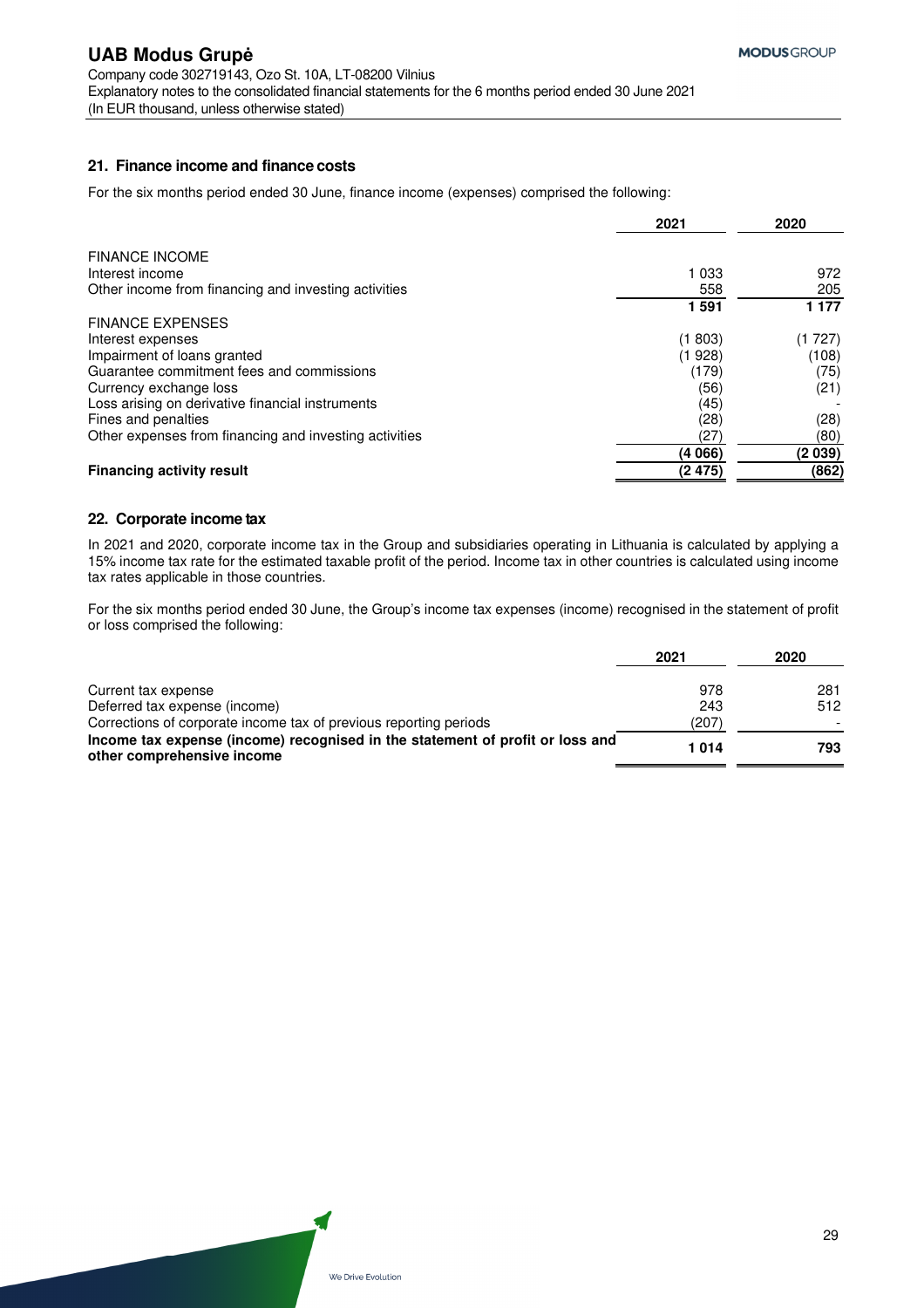### **23. Related parties transactions**

For the six months period ended 30 June, salaries and related taxes of the Group's key management personnel and supervisory board:

|                                                                                          | 2021    | 2020 |
|------------------------------------------------------------------------------------------|---------|------|
| Employment-related amounts calculated for the year<br>Key remuneration and related taxes | 1 1 7 4 | 987  |
| Number of the management members                                                         | 22      | 23   |

The related parties of the Group include:

- The ultimate beneficial owner (shareholder) is K. Martinkėnas.
- The ultimate parent company is MG NL Holding B.V.;
- Entities of the entities group MG NL Holding B.V. group entities;
- Associated entities the list of entities is provided in the part of general information in the explanatory notes;
- Other related parties other entities controlled by MG NL Holding BV shareholder, his family members and management of the Group.

The table below provides information on transactions with related entities during the period ended 30 June 2021:

| <b>Related party</b>           | <b>Amounts</b><br>receivable (inc.<br>loans granted) | <b>Amounts</b><br>payable (inc.<br>loans received) | Sales of goods<br>and services<br>(inc. interest) | <b>Purchases of</b><br>goods and<br>services (inc.<br>interest) |
|--------------------------------|------------------------------------------------------|----------------------------------------------------|---------------------------------------------------|-----------------------------------------------------------------|
| Ultimate beneficial owner      |                                                      | 5568                                               |                                                   |                                                                 |
| Parent company                 |                                                      |                                                    |                                                   |                                                                 |
| Entities of the entities group | 45 018                                               | 4 1 0 1                                            | 828                                               | 35                                                              |
| Associated entities            |                                                      |                                                    |                                                   | 2                                                               |
| Other related companies        | 40 699                                               | 20 379                                             | 112 208                                           | 2425                                                            |
| <b>Total</b>                   | 85719                                                | 30 048                                             | 113 038                                           | 2 4 6 3                                                         |

The table below provides information on transactions with related entities during the period ended 30 June 2020 and 31 December 2020:

|                                | 31 December                                   |                                             | <b>January – 30 June</b>                          |                                                                 |
|--------------------------------|-----------------------------------------------|---------------------------------------------|---------------------------------------------------|-----------------------------------------------------------------|
| <b>Related party</b>           | Amounts<br>receivable (inc.<br>loans granted) | Amounts<br>payable (inc.<br>loans received) | Sales of goods<br>and services<br>(inc. interest) | <b>Purchases of</b><br>goods and<br>services (inc.<br>interest) |
| Ultimate beneficial owner      |                                               | 5 3 9 0                                     |                                                   | 179                                                             |
| Parent company                 | 70                                            |                                             | 4                                                 |                                                                 |
| Entities of the entities group | 39 018                                        | 2052                                        | 1 201                                             | 99                                                              |
| Associated entities            |                                               |                                             |                                                   |                                                                 |
| Other related companies        | 31 735                                        | 10 650                                      | 92 054                                            | 444                                                             |
| <b>Total</b>                   | 70 824                                        | 18 092                                      | 93 261                                            | 722                                                             |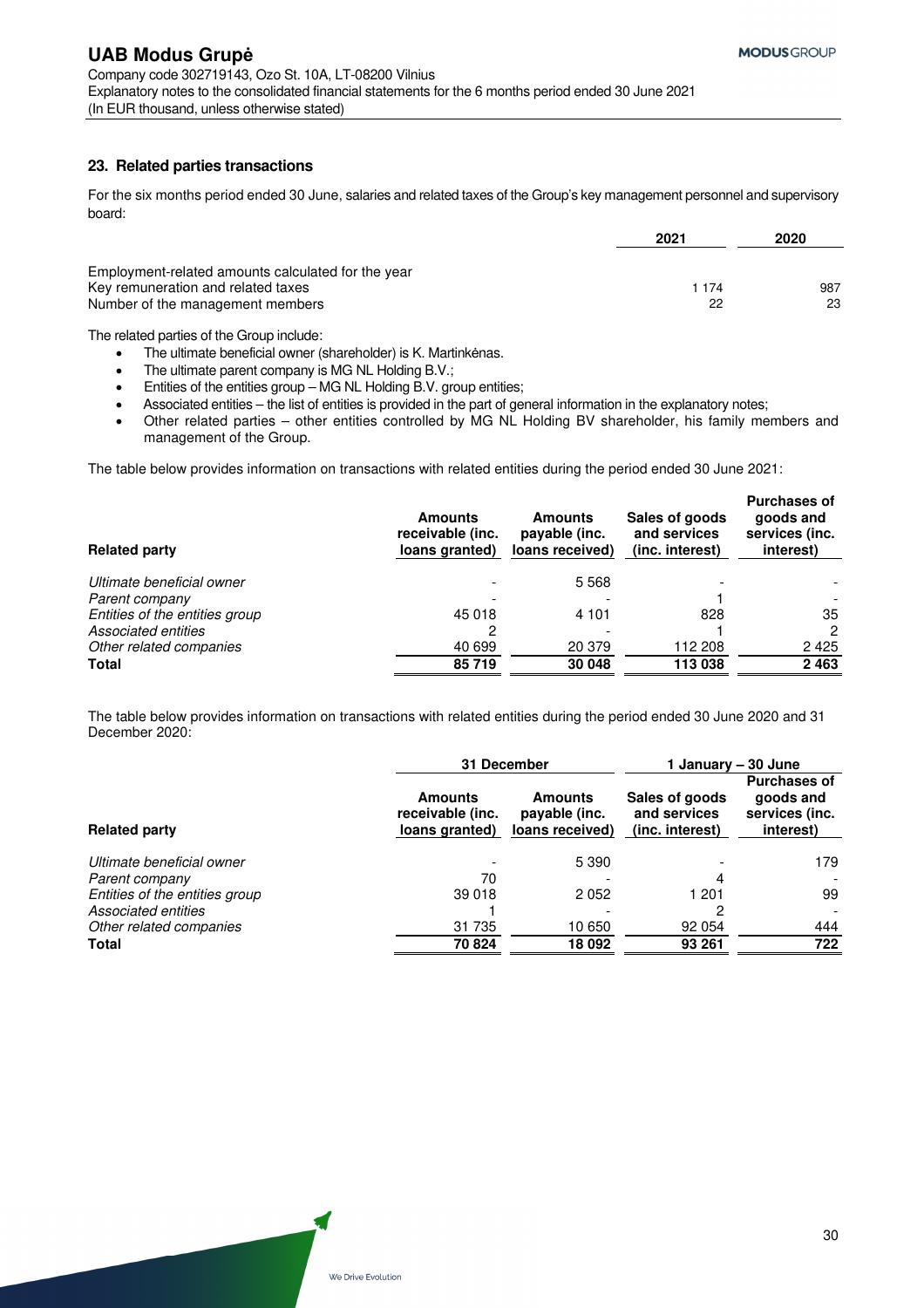### **24. Subsequent events**

On the  $2<sup>nd</sup>$  of July a new group entity was established:

 Group has established Sp. z o.o. Mobility Fleet Solutions; its 99 per cent of shares is owned by UAB Mobility Fleet Solutions and 1 per cent – by UAB Modus Mobility.

On the  $7<sup>th</sup>$  of July a group entity was sold:

 Group sold 2 500 ordinary uncertificated shares of the subsidiary UAB Remote Solar Investments with the nominal value of EUR 1 each, i.e. sold 100% of shares.

On the 2<sup>nd</sup> of August the Supervisory Board has changer:

Giedrius Audickas will no longer serve as Supervisory Board member.

On the 9<sup>th</sup> of August the Director of the Company has changed:

Erika Zakarauskienė was appointed as the Director of the Company in place of Ainė Martinkėnaitė - Martyniuk.

After the end of the financial period until the date of approval of these condensed consolidated interim financial statements, no other subsequent events, except for the ones mentioned above, occurred which would have a material effect on these condensed consolidated interim financial statements or require additional disclosure.

\* \* \* \* \*